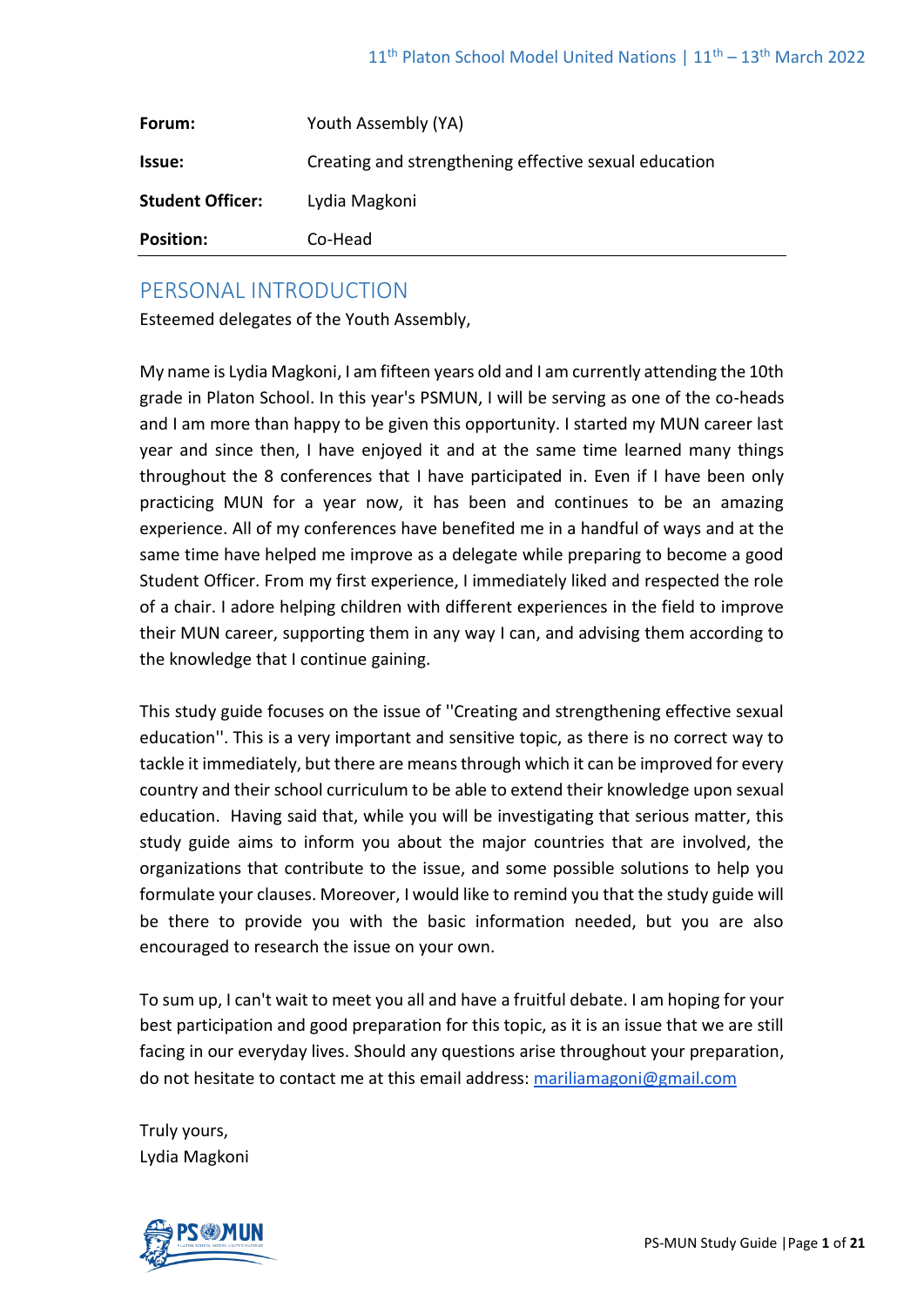# TOPIC INTRODUCTION

Sexual education falls under the umbrella of Comprehensive Sexual Education (CSE). CSE includes different sections, such as relationships, sexual behavior, human development, personal skills, as well as sexual and reproductive health. In today's world, only 48 countries include CSE in their school curriculum, while 80% of assessed countries have different strategies and policies, for them to be able to support a comprehensive way of teaching in their country<sup>1</sup>. The aforementioned policies commonly contribute to training school personnel. These policies aim to teach sexual education effectively. More specifically, to deliver the lesson under the proper terms such as relevant cultural aspects and fitting to the proper age groups. Through these terms, it has been proven that learning concerning life skills has had an improvement.



 $1$  "Global Review Finds Comprehensive Sexuality Education Key to Gender Equality and Reproductive Health – Office of the Secretary-General's Envoy on Youth." *UnitedNations*,UnitedNations[,www.un.org/youthenvoy/2016/03/comprehensive-sexuality](http://www.un.org/youthenvoy/2016/03/comprehensive-sexuality-education/)[education/.](http://www.un.org/youthenvoy/2016/03/comprehensive-sexuality-education/)

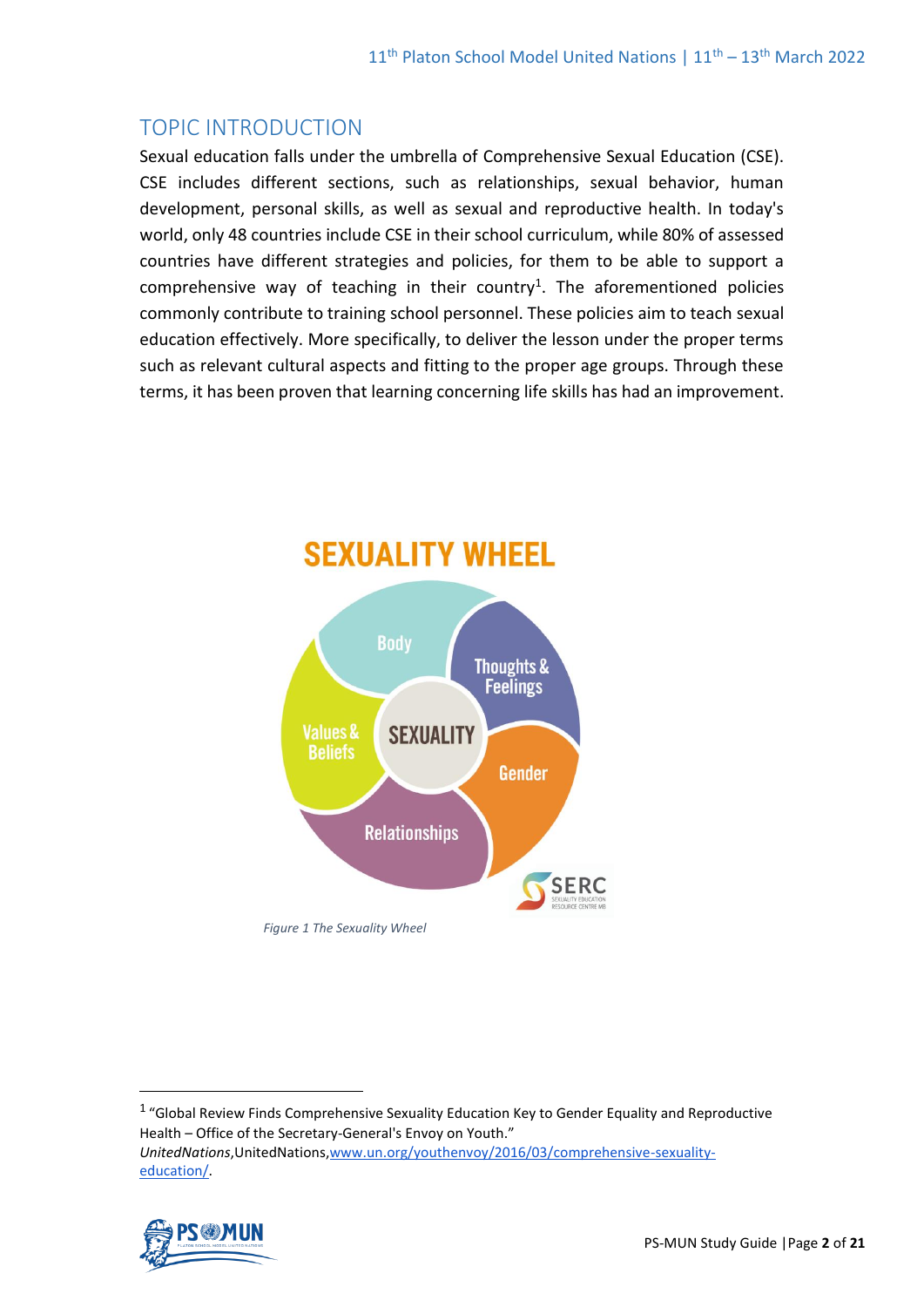Moreover, Senior Programme Specialist in Health Education in UNESCO, Joanna Herat stated that "Young people are consequently often denied even the most basic information about their sexual and reproductive health and rights," furthermore adding that, "Thankfully, a global movement has galvanized around ensuring universal access to CSE, with youth-led movements calling for stronger responses and sustained commitment. This has played a major role in the scaling-up of sexuality education and sexual and reproductive health services globally." She continues by stating that, "We also need to be looking to programs which address gender or power relations, as they have been associated with a significant decrease in pregnancy, childbearing or STIs," and finally, she concludes, by saying that, "CSE empowers young people to reflect on their behaviors, their environment, and their attitudes regarding gender and rights, all critical factors for improving health outcomes and HIV infection rates." $2$  Those words of great importance are facts contributing to the better understanding of sexual education and its use, while it is reliable as it springs from UNESCOs reports and researches.

To sum up, it has been justified that the proper teaching of CSE continues having a positive effect upon the decreasing of STDs and unintentional pregnancies. Comprehensive Sexual Education or more discreet sexuality education promotes not only sexual health and reproduction, but at the same time with the correct guidance, it will intensify safer sexual decisions and behavior, and increase for a fact the usage of contraception methods especially at the ages of 15-19 for both genders.

# DEFINITION OF KEY TERMS

# Sexual education

All aspects of sex and sexuality, when being thought and learned are a part of sexual or sexuality education. Sex education can be taught not only in schools but in community settings, or possibly online. The purpose of Sexual education is to give out the correct guidance for sexual and reproductive health. $3$ 

[20health.](http://www.plannedparenthood.org/learn/for-educators/what-sex-education#:~:text=Sex%20education%20is%20high%20quality,manage%20one)



<sup>&</sup>lt;sup>2</sup> "Global Review Finds Comprehensive Sexuality Education Key to Gender Equality and Reproductive Health – Office of the Secretary-General's Envoy on Youth." *United Nations*, United Nations, [www.un.org/youthenvoy/2016/03/comprehensive-sexuality-education/.](http://www.un.org/youthenvoy/2016/03/comprehensive-sexuality-education/) 

<sup>3</sup> Parenthood, Planned. "What Is Sex Education?: Sex Ed Definition and Qa." *Planned Parenthood*[,](http://www.plannedparenthood.org/learn/for-educators/what-sex-education#:~:text=Sex%20education%20is%20high%20quality,manage%20one) [www.plannedparenthood.org/learn/for-educators/what-sex](http://www.plannedparenthood.org/learn/for-educators/what-sex-education#:~:text=Sex%20education%20is%20high%20quality,manage%20one)[education#:~:text=Sex%20education%20is%20high%20quality,manage%20one's%20own%20sexual%](http://www.plannedparenthood.org/learn/for-educators/what-sex-education#:~:text=Sex%20education%20is%20high%20quality,manage%20one)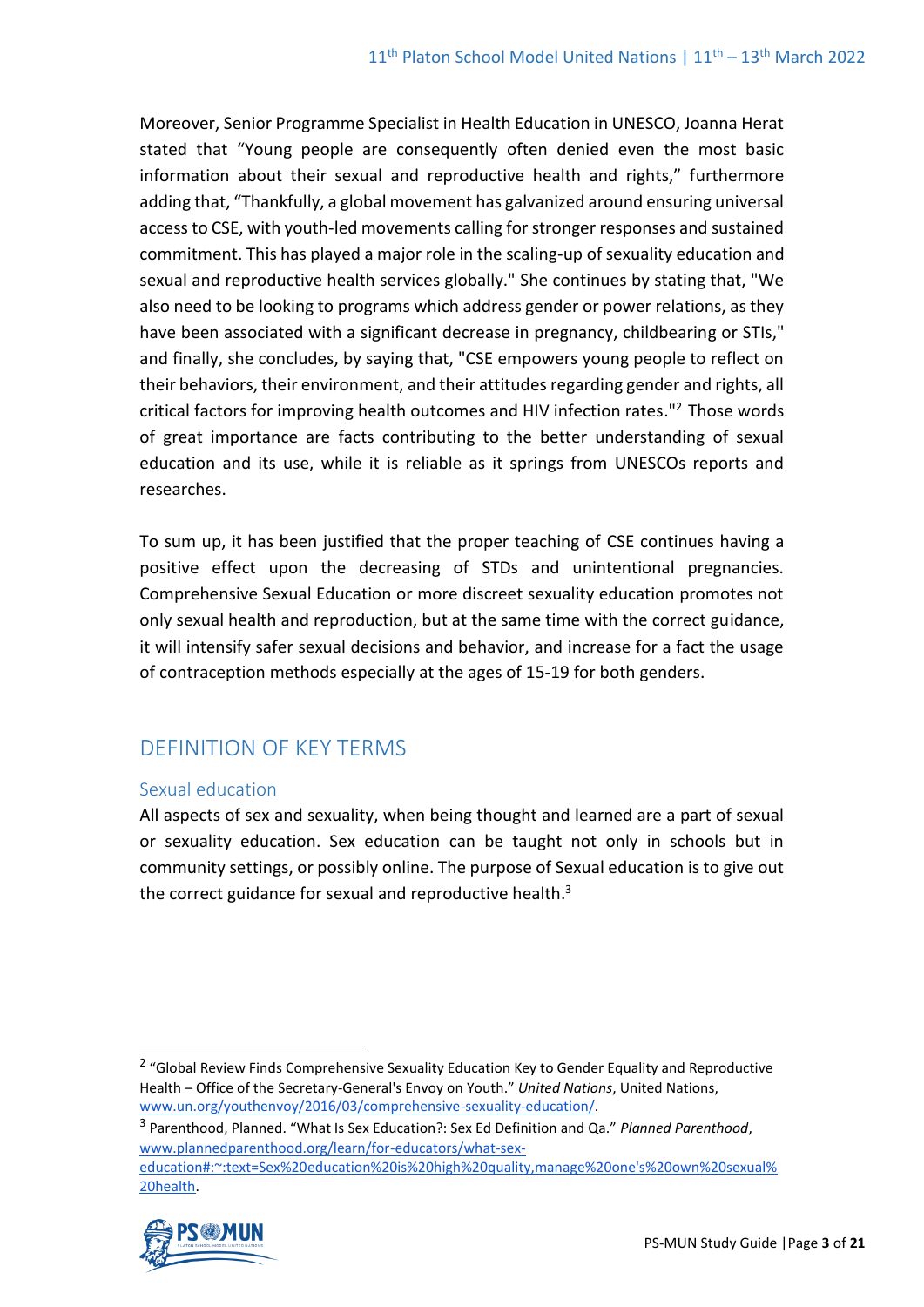# Human immunodeficiency virus (HIV)

Human immunodeficiency virus is the virus that causes AIDS.<sup>4</sup> HIV is a virus that can be caused by many factors. The virus can be spread through blood and fluids, sexual contact, as well as breastfeeding or transferred through pregnancy, from the mother to the child. HIV when not treated can lead to AIDS as it targets the immune system, and this causes the body to have more vulnerabilities towards other viruses and generally the environment.

#### Sexually transmitted disease (STD)

STDs are usually transmitted through sexual contact. More specifically they can be transmitted through blood, semen and other bodily fluids. STDs are different parasites or bacteria that can cause different infections or diseases such as gonorrhea, chlamydia and even herpes.

# Sexually transmitted infection (STI)

The term refers to an infection that can be passed from one person to another by sexual activity. STI is similar to STD. One basic difference between them is that one is a disease and the other an infection. There are diseases that do not begin with infections, but at the same time there are infections that can lead to diseases when they are not treated.

#### Contraception

Many artificial methods and techniques are used to prevent pregnancy after a woman has been sexually active. The most common methods of preventing those pregnancies are condoms, birth control, contraceptive injection, etc. Contraceptive methods such as condoms can prevent STIs from being transmitted.

#### Comprehensive Sexual Education (CSE)

A type of education that is responsible for providing students with the knowledge that they need to have to enjoy their sexuality and sexual behaviors. Moreover, CSE also covers more broad topics such as but not limited to emotional, physical, psychological, social, and biological perspectives of sexuality.

#### Sexual behavior

Sexual behavior encompasses all activities which gratify an individual's sexual needs. Sexual behaviors have been studied in the context of sexual practices, sexual

<sup>4</sup> "English Dictionary, Translations & Thesaurus." *Cambridge Dictionary*, [www.dictionary.cambridge.org/.](http://www.dictionary.cambridge.org/)

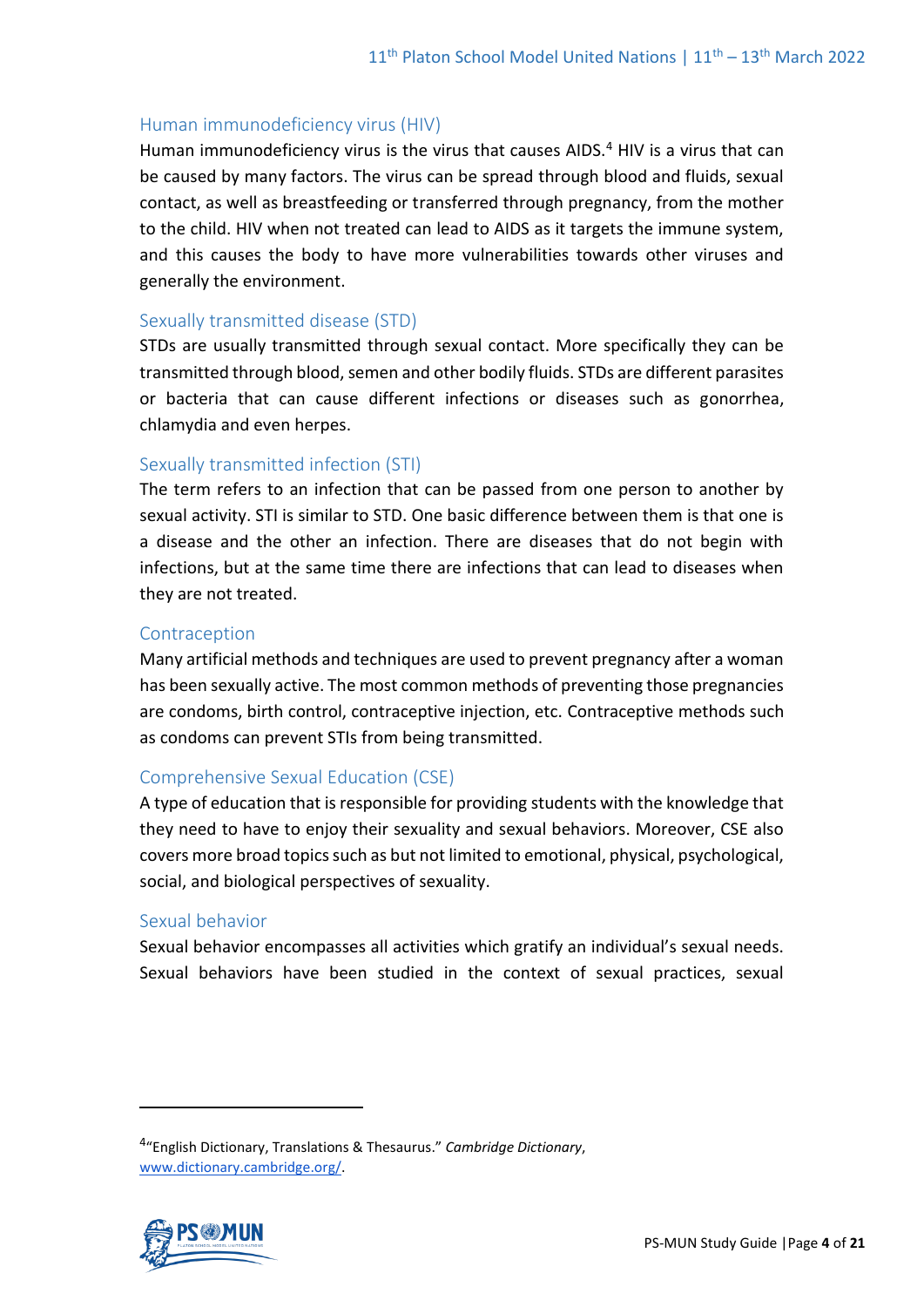relationships, reproductive health, sexually transmitted infections (STIs), and contraception.<sup>5</sup>

# Sexuality

The things people do, think, and feel that is related to their sexual desires.<sup>6</sup>

#### Gender identity

Gender identity is defined as a personal conception of oneself as male or female (or rarely, both or neither).<sup>7</sup>

# BACKGROUND INFORMATION

# Historical Background of Sexual Education

Education is very important for humankind as most of our scientific work is based on it. Education has a major positive impact on the individual and society as a whole. Many aspects of education have been highlighted more efficiently in the past rather nowadays, more specifically one of the aspects being sexual education.

Even if it sounds unrealistic, sexual education has been existing since 1918, when it was important and mandatory for soldiers to learn about syphilis and gonorrhea so they would be able to protect themselves. Shortly the US Department of Labors Children's Bareaw suggested that to have fully educated future soldiers, they should start teaching sexual education in schools. Through these improvements in different colleges and schools, new courses dedicated to sexual education were detected, which taught students how they should respect the action of sex, by presenting it to them using animal pictures, trying not to intimidate them through the interaction of human bodies, which was confusing as there were no similarities in comparison with the human anatomy. A few years passed and school programs evolved, due to their intense focusing on ethics and sexual education. With the new curriculum evolution, students had the right to debate and discuss sensitive and relevant topics that could occur through the lesson.

<sup>7</sup> Shuvo Ghosh, MD. "Gender Identity: Definitions, Development of Gender Identity - Usual Patterns, Development of Gender Identity - Unusual Patterns." *Gender Identity: Definitions, Development of Gender Identity - Usual Patterns, Development of Gender Identity - Unusual Patterns*, Medscape, 18 Dec.202[0,www.https://emedicine.medscape.com/article/917990](about:blank) [overview#:~:text=Gender%20identity%20is%20defined%20as,that%20reflect%20the%20gender%20id](about:blank) [entity.](about:blank)



<sup>5</sup> Nishtha Chawla, Siddharth Sarkar. "Defining 'High-Risk Sexual Behavior' in the Context of Substance Use - Nishtha Chawla, Siddharth Sarkar, 2019." *SAGE Journals*[,www.journals.sagepub.com/doi/full/10.1177/2631831818822015.](http://www.journals.sagepub.com/doi/full/10.1177/2631831818822015) 

<sup>&</sup>lt;sup>6</sup>"Welcome to Longman Dictionary of Contemporary English Online." LDOCE, [www.ldoceonline.com/.](http://www.ldoceonline.com/)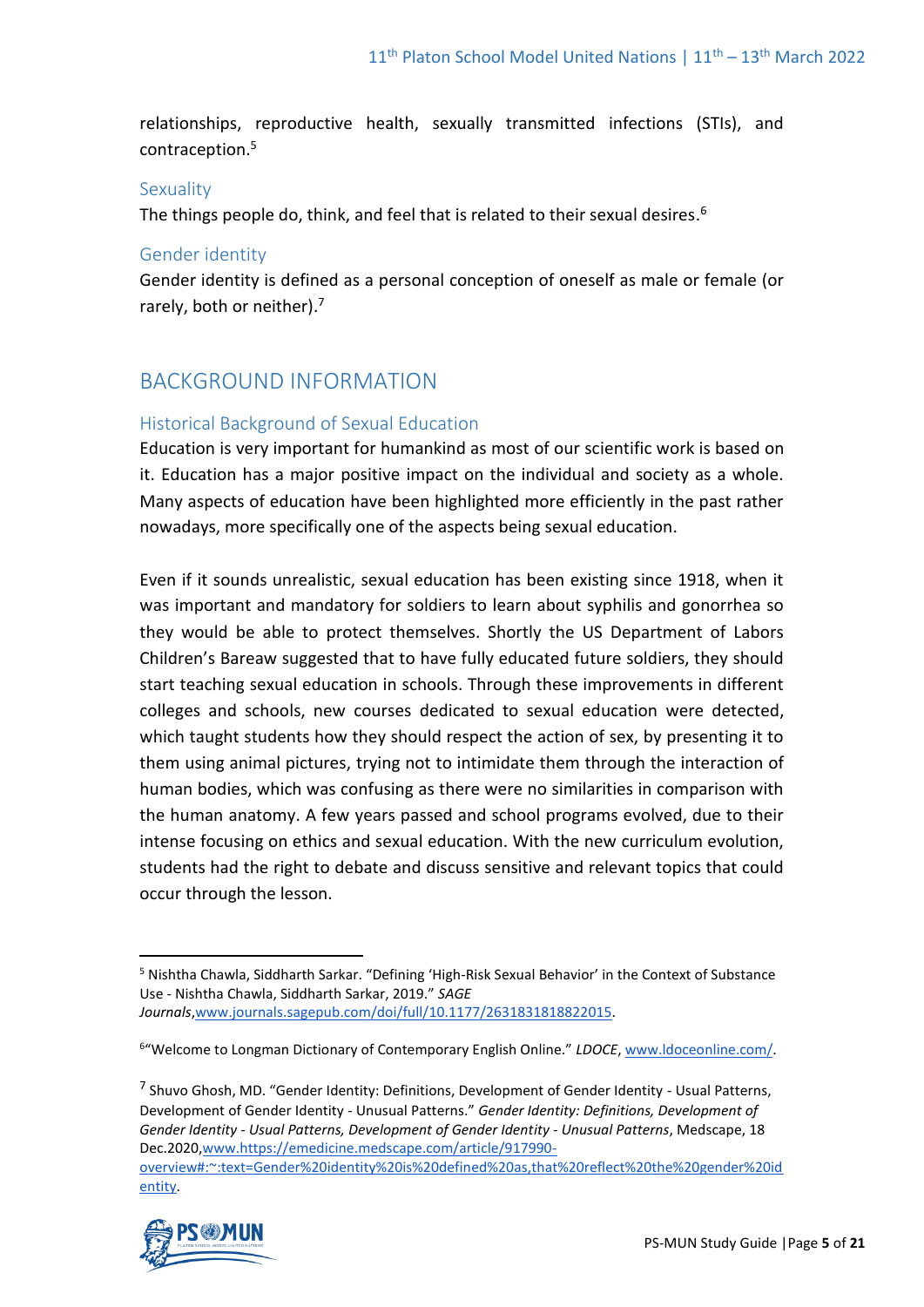At the same time, teachers in all countries did not participate in the debate as they were not allowed to express their opinion, either against or in favor. The open discussions were changed when marriage and a good family lifestyle were introduced as the progressive way of teaching sexual education from kindergarten up to the 12th grade, resulting in an efficient way of influencing young students to create a stable family in the future. On the other hand, the lessons started forming around pregnancies and venereal diseases, which led to high school students learning more about gender roles, birth control, personal hygiene, human reproduction, and STDs.

Additionally, in the 1960s-1970s, sex education started becoming a political issue, as many protesting acts took place in schools, usually conducted by parents, demonstrating for more schools to have access to sexual education. Drastic developments were made when the rates of cases concerning AIDS started rising, leading to a crisis and at the same time strengthening sexual education advocate cases. Due to the threatening situation in the 1990s every state in the US had made education specific to AIDS mandatory, to keep the rates of STDs from rising.

Furthermore, from the appearance of STDs until today, many stereotypes occur in society. For example, it has been said that STDs are usually carried by people who do not have a proper hygiene routine. With the limited information that they used to have, a stigma was created to the carriers of STDs or STIs as they were judged by society and condemned.

# The significance of sexual education

Our world has rapidly changed by becoming harder and more difficult for adolescents to live in. As STDs continue rising, sexual harassment and rape cases are increasing, making the world a more dangerous place. One of the most important aspects while growing up as an adolescent is the correct form of education. Education concerning different sexual cases has been an issue as many countries do not provide accurate sexual education and some of them do not have it as a part of their school curriculum. Sexual education has been proven to be a necessary tool because it doesn't only aim to teach students about the anatomy of the human body, it is also part of topics concerning psychological and cultural aspects, while it's characterized as the key subject, to prevent STDs or unintended pregnancies. Reports usually conducted by UNESCO have shown that students which were provided with proper and accurate sexual education have had fewer risks when it comes to sexual behaviors, fewer unwanted pregnancies and abortions, fewer STIs, and mostly fewer sexual acts associated with drugs and alcohol.

Furthermore, vast positive aspects show that teenagers tend to hold more reasonable knowledge of the usage of contraception, STIs, and pregnancies. Unfortunately, this information does not discard the problems that countries with undeveloped sexual

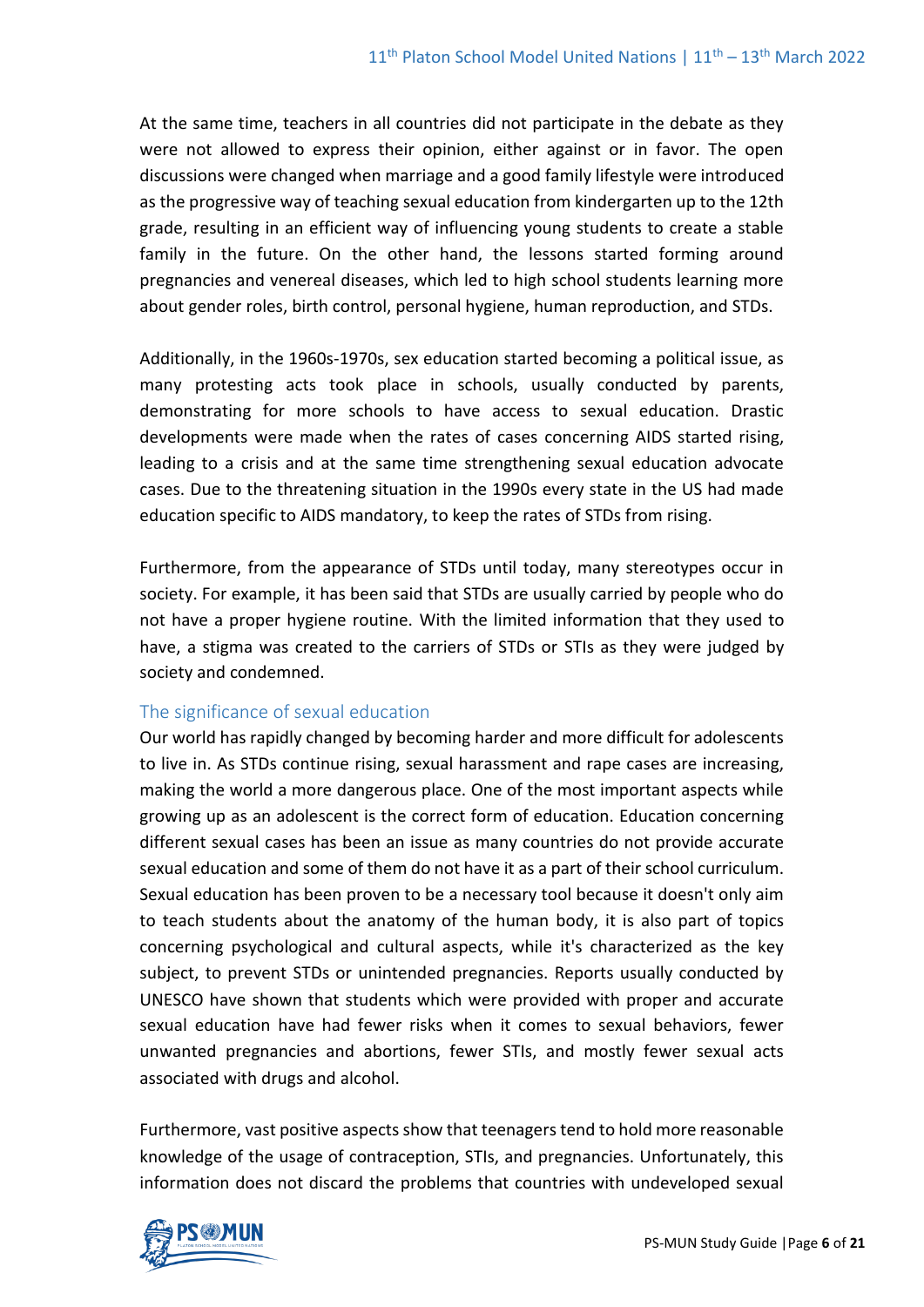education have been facing. Due to the lack of sexual education in many parts of the world, each year about 374 million new cases of infections are detected, with STIs being 1 out of 4, moreover 74 million women per year experience unintended pregnancies, leading to 25 million unsafe abortions and 47 000 maternal deaths.<sup>8</sup>

Last but not least, Europe has made sexual education, for most member states of the European Union, mandatory. The action was taken because they believe that all students of all age groups should learn about sexual behavior and reproductive and sexual health to ensure their future health. With that being said, our world in general terms lacks the issue of teaching proper sexual education and it is a problem that must be tackled throughout a short period as it doesn't only affect the present individuals but also affects the future generations as well, as correct and analyzed knowledge concerning the topic do not spread worldwide.

# Benefits of Sexual Education

Sexual Education has as the main goal to minimize unwanted pregnancies and STIs, which affect the public health outcome. In the countries that support and have added in their curriculum sexual education, it has been found that the lessons are highly beneficial towards teenagers. First and foremost, sexual education exposes students to material responsible for the correct information of teenagers, which leads to them familiarizing themselves more with their bodies and being able to make healthier decisions. These actions result in the reduction and prevention of multiple STIs and STDs as well as increasing the usage of contraception.

Furthermore, accurate sexual information reduces unintended pregnancies, which are an obstacle to an adolescent's future and does not allow them to take any future life opportunities. Due to this reason, mostly in western countries, governments continue to enforce their policies to safeguard and promote women's rights, including their CSE rights in school. Apart from the protection from various STDs, sexual education also partly ensures teenagers' safety as it can prepare them to stand against sexual assault by empowering them. Through CSE, adolescents are qualified to recognize acts that can lead to sexual assault, such as falling victim to any sexual predator.

<sup>8&</sup>quot;High Rates of Unintended Pregnancies Linked to Gaps in Family Planning Services: New Who Study." *World Health Organization*, World Health Organization, [www.who.int/news/item/25-10-2019-high](http://www.who.int/news/item/25-10-2019-high-rates-of-unintended-pregnancies-linked-to-gaps-in-family-planning-services-new-who-study#:~:text=Unintended%20pregnancies%20remain%20an%20important,000%20maternal%20deaths%20every%20year)[rates-of-unintended-pregnancies-linked-to-gaps-in-family-planning-services-new-who](http://www.who.int/news/item/25-10-2019-high-rates-of-unintended-pregnancies-linked-to-gaps-in-family-planning-services-new-who-study#:~:text=Unintended%20pregnancies%20remain%20an%20important,000%20maternal%20deaths%20every%20year)[study#:~:text=Unintended%20pregnancies%20remain%20an%20important,000%20maternal%20deat](http://www.who.int/news/item/25-10-2019-high-rates-of-unintended-pregnancies-linked-to-gaps-in-family-planning-services-new-who-study#:~:text=Unintended%20pregnancies%20remain%20an%20important,000%20maternal%20deaths%20every%20year) [hs%20every%20year.](http://www.who.int/news/item/25-10-2019-high-rates-of-unintended-pregnancies-linked-to-gaps-in-family-planning-services-new-who-study#:~:text=Unintended%20pregnancies%20remain%20an%20important,000%20maternal%20deaths%20every%20year)

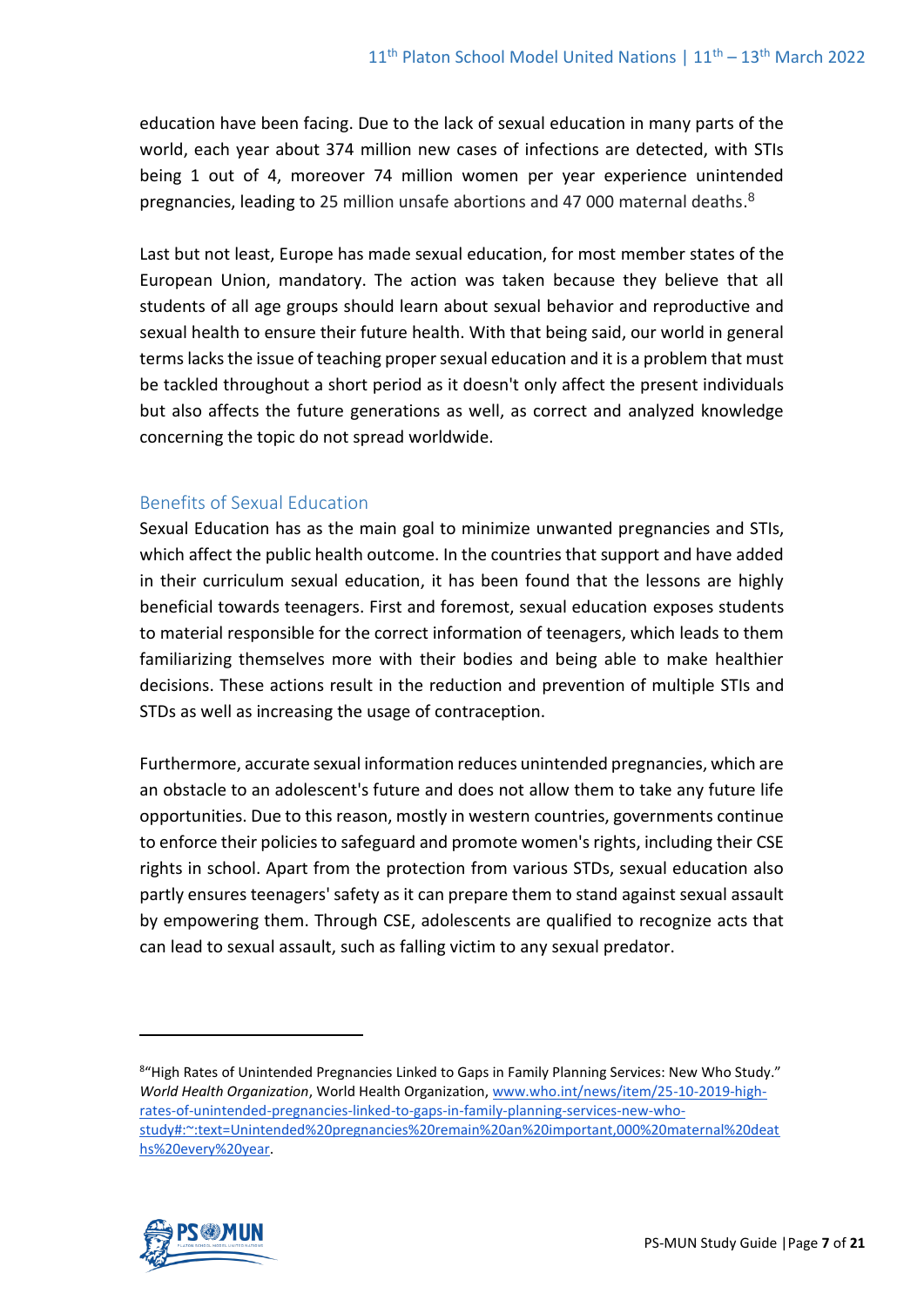Additionally, CSE can empower teenagers to seek help if their sexual boundaries are violated. This is mainly because teenagers are being made aware of their rights. Taking that into consideration, they are given the knowledge to set their boundaries. Hence, it is easier for them to identify and oppose themselves to acts that breach their boundaries and/or are deemed a violation of their rights.

### Barriers to Sexual Education

Most government officials and school principals do not promote and provide sexual education, as they believe that it encourages sexual activity. No study has found that due to the provision and promotion of sexual education, sexual activity rates have increased. In addition, CSE is the subject that provides accurate information to increase healthier sexual decisions. In a report conducted by the United Nations Population Fund, it was proven that CSE classes escalated by 40% the usage of condoms and generally contraception, reduced frequent sexual activity by 31%, and lowered by 44% the cardinal number of sexual partners. Unfortunately, through the educational journey up until now, sexual education has faced many barriers.

#### Lack of specially trained educational personnel

Lack of educated teachers upon the matter directly affects the students and generally, teenagers as most of their knowledge is a byproduct of what they are taught in school. While many students do not have access to informative classes on sexual education, others also do not receive the appropriate knowledge from their households.

#### **Parenting**

There are two sides to parenting when it comes to teaching their children sex education. On the one hand, there are the parents who decide to take their children through every step of their journey concerning their sexual health and are willing to advise and help their children for them to overcome any difficulties, regarding their health. At the same time, it has also been detected that parents who have an emotional connection with their children tend to be more aware of their children's sexual behaviors while having a positive impact on their sexual decisions<sup>9</sup>.

Unfortunately, some parents do not find it important to guide their children through sex education, leading to the misinformation of teenagers and false beliefs about sexual and reproductive health. Lastly, it has also been detected that in many ways religion influences school principles and parenting.

<sup>9</sup> *Sex Education and Parenting: What We Know | Psychology Today*. [www.psychologytoday.com/us/blog/evidence-based-living/201812/sex-education-and-parenting](http://www.psychologytoday.com/us/blog/evidence-based-living/201812/sex-education-and-parenting-what-we-know)[what-we-know.](http://www.psychologytoday.com/us/blog/evidence-based-living/201812/sex-education-and-parenting-what-we-know)

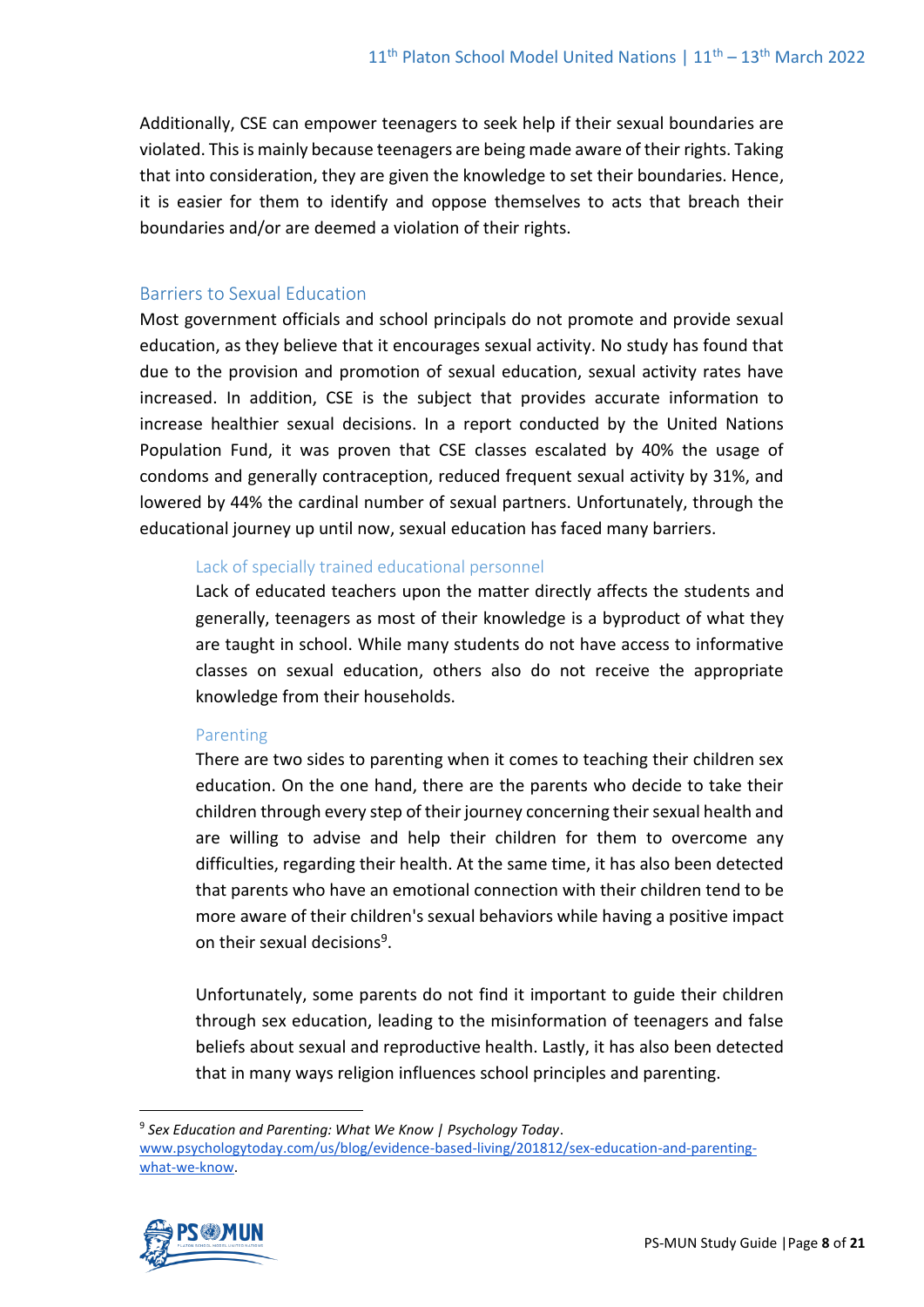#### Cultural & religious differences

Many cultures have religions that do not encourage or support sexual education and more specifically premarital sexual behaviors. Most religions do not support sexual education as it is believed that it leads to premarital sexual behaviors, otherwise considered as a sin. Having said that, a high number of religions are against sexual education and that also harms their passionate believers, who transfer those beliefs in their personal lives.

# MAJOR COUNTRIES AND ORGANIZATIONS INVOLVED

#### United States of America

Although the United States of America is known for its progressive state of mind in different topics, education and specifically sexual education is a topic where the lack of information of students is detectable. Out of 50 states, only 13 states teach and have a part of their policy sexual education in the schools, following with proper legislation. However, students tend to get their information about their sexual and reproductive health through other sources, without schools being part of the sources. It has also been reported that sex education in the USA has gone beyond the biophysical terms as it also focuses upon, the emotional, economic, and psychosocial aspects that teenage sexual intercourse can result in.

Fortunately, there are a few states that require a CSE program which should include "developmentally and culturally responsive, science-based and medically accurate information on a broad set of topics related to sexuality, including human development, relationships, personal skills, sexual health and society, and culture"<sup>10</sup>. Even the most progressive states appear to struggle with improving their policies regarding sexual education.

<sup>10</sup> "America's Sex Education: How We Are Failing Our Students: NURSING@USC." *USC*, 1 Dec. [www.2020.nursing.usc.edu/blog/americas-sex-education/.](http://www.2020.nursing.usc.edu/blog/americas-sex-education/) 

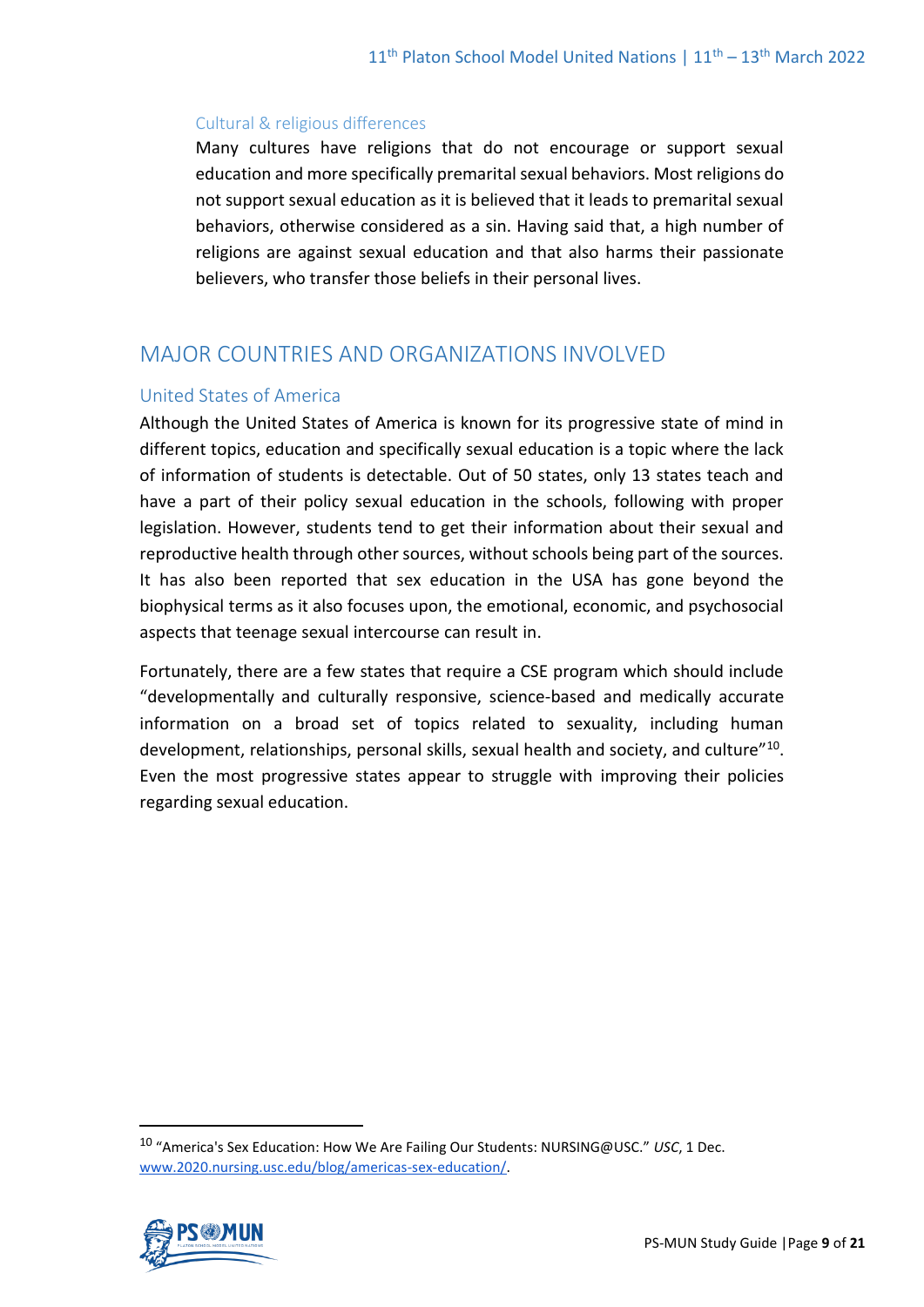One of the reasons concerning lack of legislation for sexual education or generally CSE is often lawmakers. In many situations, lawmakers tend to feel uncomfortable when it comes to discussing sensitive topics based on sexual education, which leads to the hard work needed to get legislators to stand in favor behind CSE. Having said that, due to the lack of analyzed teaching and legislation about sexual education, the percentages of STDs have risen. In the year 2016, the results which were recorded were that 1 in 5 people in the US get infected by STIs, while 16.6 out of 1,000 women belong to the percentage of unwanted pregnancies. Continuing the system of vaguely teaching sexual education puts in danger many teenagers as they are uninformed or misinformed, they do not have the proper knowledge upon the topic to protect themselves.





*Figure 2 The status of Sexual Education in different US States*

# China

"China has a national sexual illiteracy," says Chen Jing, the founder of Evolving-I, a sexuality education company in Shanghai. "There is a shared ignorance about sex and an aversion towards talking about sex."<sup>11</sup> Surveys have been reported from different universities, whose results are not appropriate to a system that is required by UNESCO to teach sexual education in all grades. The percentage of students collected by the China Family Planning Association, Tsinghua University, and advocacy group China Youth Network, presented that 58% out of 54,580 students have received sexual

<sup>11</sup> Zhou, Viola. "China's Mandatory Sex Ed Classes Are First Step on a Long Road." *Inkstone*, Inkstone, 6 Nov.202[0,www.inkstonenews.com/society/chinas-mandatory-sex-ed-classes-are-first-step-long](http://www.inkstonenews.com/society/chinas-mandatory-sex-ed-classes-are-first-step-long-road/article/3108579)[road/article/3108579.](http://www.inkstonenews.com/society/chinas-mandatory-sex-ed-classes-are-first-step-long-road/article/3108579) 

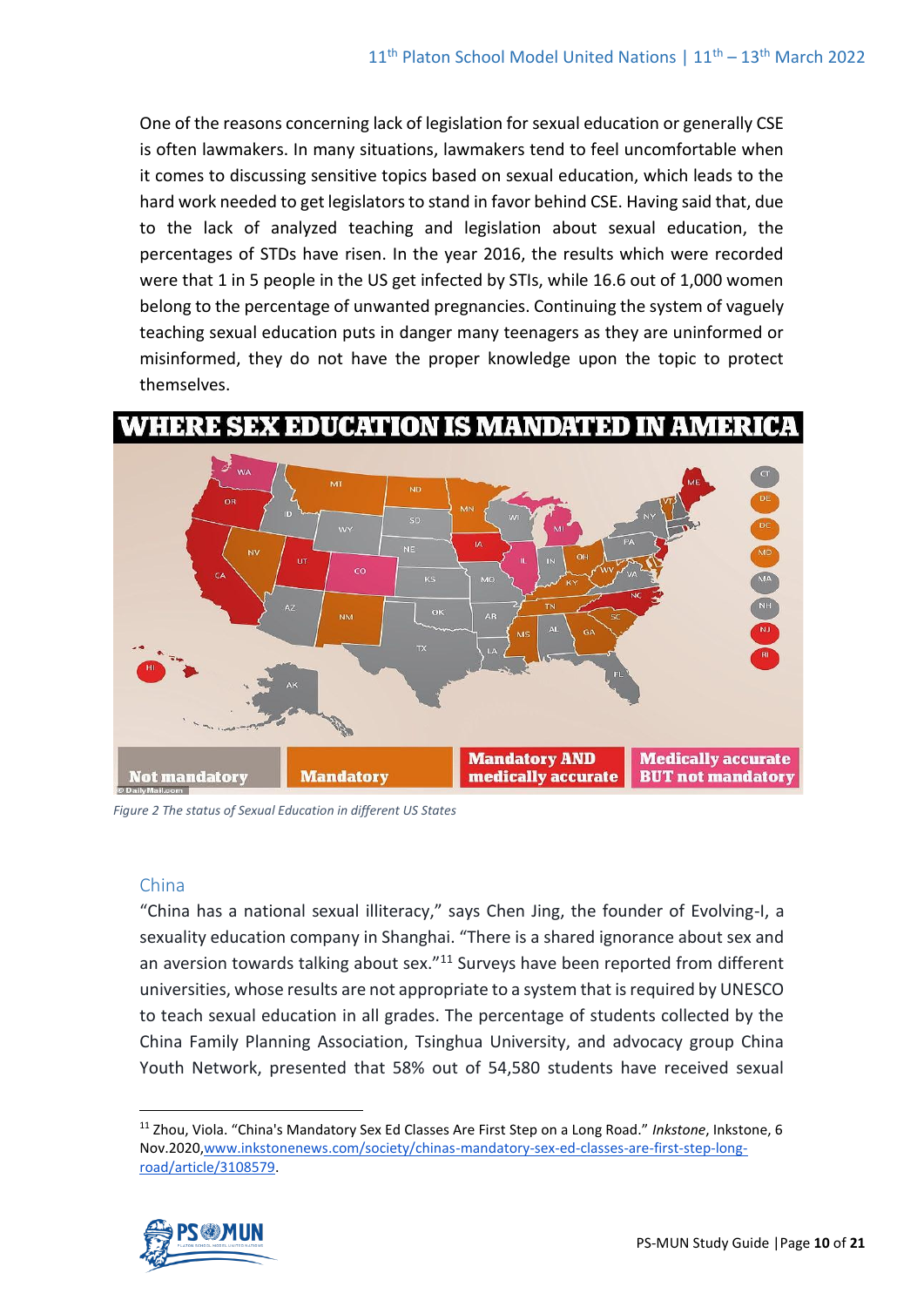education lessons, while from a questionnaire there was a little number of students that could answer correctly more than six questions and 8.18% answered all of the questions wrong.

Unfortunately, experts believe that China has still a long way to go, to improve its school system when it comes to sexual education, as many consequences affect the individuals and the population as a whole when civilians are not properly informed and taught about sexual and reproductive health.

#### **Netherlands**

The Dutch school curriculum is considered the most efficient and positively influencing in Europe, regarding their sexual, reproductive health, and rights. Their curriculum is based upon an organization named Rutgers which has changed education, by making sex education a mandatory subject from a very young age (4-5 years old). Their program consists of age-appropriate sex education and gender identity issues. In class, the younger students start by discussing the human anatomy, their different feelings, in comparison with adolescent students, where the lesson focuses more on having healthy relationships, using contraception, and being encouraged to have an open discussion with their parents.

As the Netherlands believes sexual education is of high importance, they don't only approach the topic in schools but also through mass media. Many channels on national television inform teenagers about sexual education and spread awareness for the greater good.

Due to their strict legislation, even if sexual education consists of learning flexibility, students are obligated to learn some basic principles such as sexual diversity and



Unintended Pregnancies As A Share of All Pregnancies

**Figure 1** 

*Figure 3 Unintended Pregnancies relative to Marital Status, Age and Poverty Status*

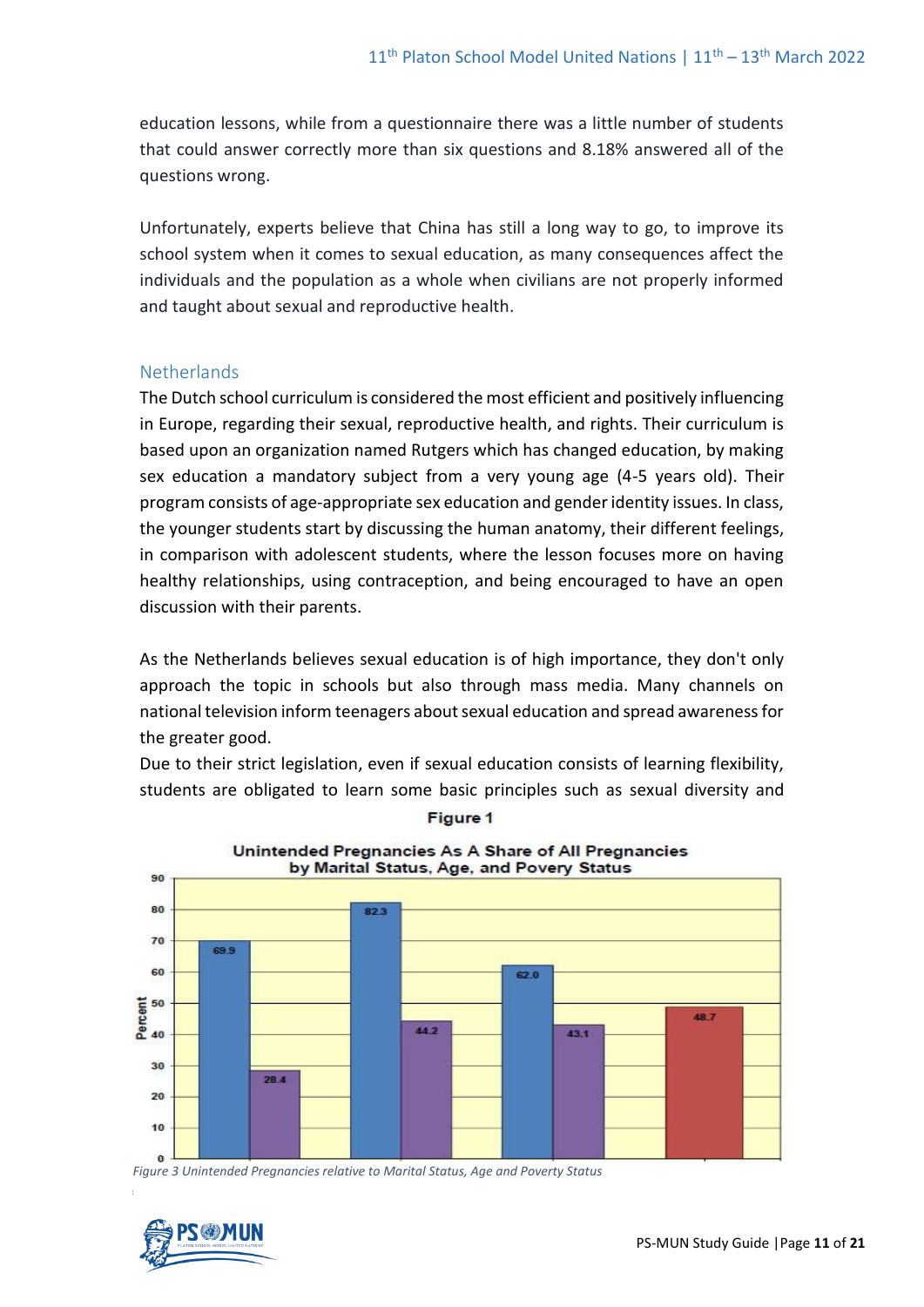sexual assertiveness. Hence, in high school, sexual education is considered compulsory. Furthermore, it has been reported that in comparison with the United States the Dutch sexuality education presents to students not only the positive aspects but the negative as well, while students understand the reality of the situation and take the appropriate measures concerning the health and protection of themselves.

#### Denmark

"The Danish approach" is probably best described as open-minded and pragmatic, rather than moralistic.<sup>12</sup> Sexual education has an important role in Danish schools as they believe that children of all ages should be correctly informed about their bodies and generally about sexuality. Sexual education is being taught in public schools for almost 50 years and through all the way they have ensured to equip their youth to be prepared for any challenges which might occur. Mostly the teachers face challenges when it is mandatory for them to analyze the personal issues of their students in the public space of the classroom.

Danish law has made sexual education mandatory. However, this does not apply to Sex Week. Sex week first originated 11 years ago by presenting all perspectives of sex and sexuality, adjusted to different age groups. Each year the Sex Week has a different topic with the most recent one being about ''boundaries'', including exploitation, digital safety, and the dangers of sharing sexual images and generally sexual content. The recent reports conducted by this year's Sex Week reached over 400,000 students of different age groups and 20,000 teachers.

Furthermore, Denmark has tried and succeeded in making a bulletproof legal framework, with its main factor being CSE and one of its strengths being that it focuses more on general overviews rather than specific topics. Additionally, Sex Week doesn't only aim to improve the school's sexual education, but at the same time, it provides parents with different tasks, to inform their kids about the different sensitive topics for each year's Sex Week. In conclusion, Danish children are expected not only to know about sex education in biological terms, but more specifically, there are expected to understand gender norms, sexual rights, and the different laws that countries have regarding sex.

# World Health Organization (WHO)

The WHO is responsible for the member states' health situation especially when discussing a sensitive topic such as sexual education including reproductive and sexual health.

<sup>12</sup> FoSS. "Sexuality Education in Denmark's School Curriculum: Tensions between Policy and Practice." *Faculty of Social Sciences Blog*, 16 Oct. 2018, [www.foss.stir.ac.uk/2018/06/06/sexuality-education-in](http://www.foss.stir.ac.uk/2018/06/06/sexuality-education-in-denmarks-school-curriculum-tensions-between-policy-and-practice/)[denmarks-school-curriculum-tensions-between-policy-and-practice/.](http://www.foss.stir.ac.uk/2018/06/06/sexuality-education-in-denmarks-school-curriculum-tensions-between-policy-and-practice/) 

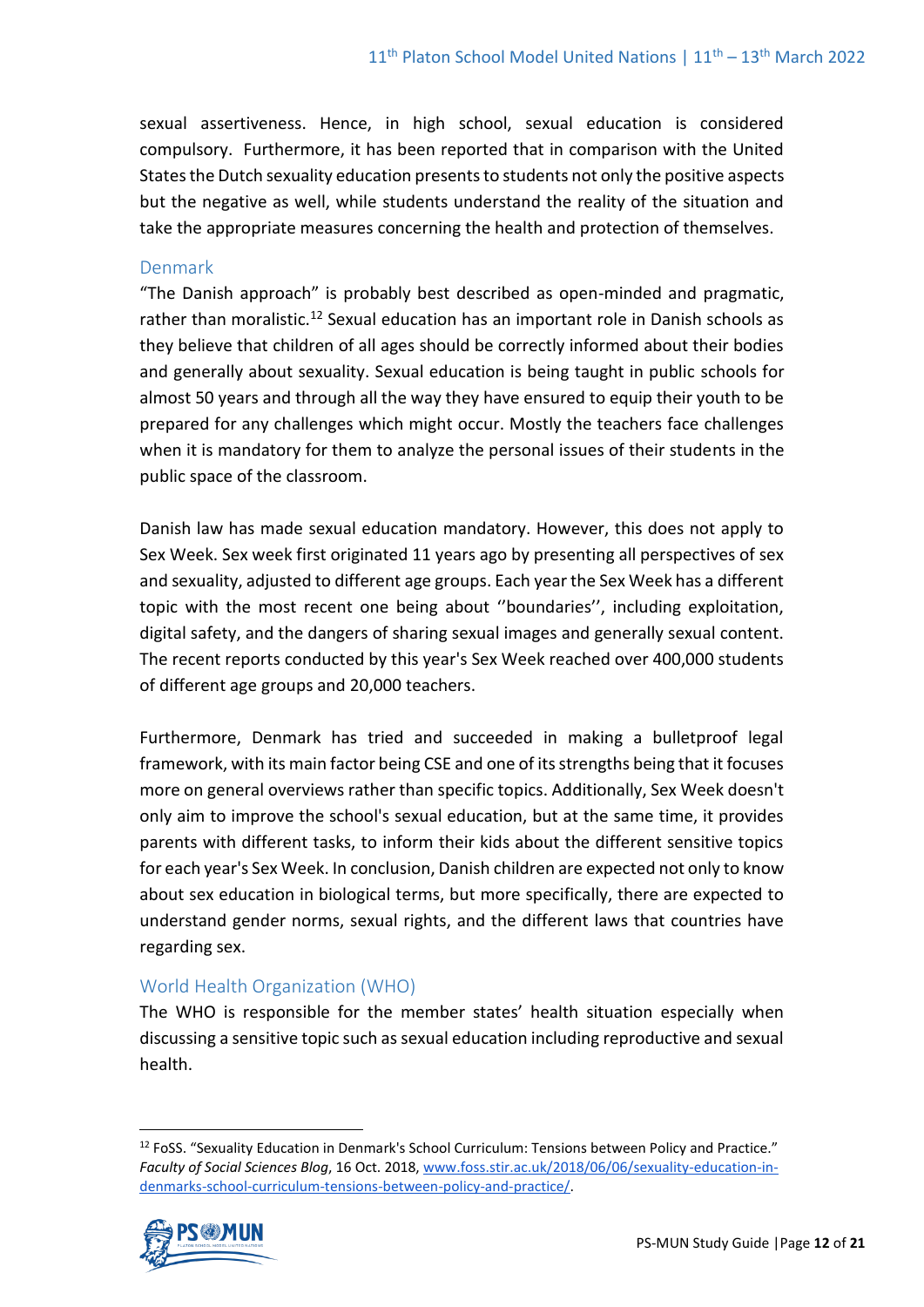The Reproductive Health Program was created by the organization to protect member states from different STDs and unintended pregnancies. Through the program, anyone can be provided with guidelines, norms, bases concerning sexual and reproductive health rights. Furthermore, the Program is responsible to provide the member states with the support needed for the states to implement, develop, and evaluate strategies and policies. This will lead to effective sexual and reproductive health, which will improve the outcome of sexual reproductive health rights. Additionally, the WHO informs the public generally about what teenagers are going through and how to deal with the issue. It refers to people from the age of 10-24, while it describes what is happening to them physiologically, mentally, and socially.

# United Nations Educational, Scientific and Cultural Organization (UNESCO)

CSE is of major importance as it lays the foundation for love and life. UNESCO has created a foundation named UNESCO's Foundation of Life and Love campaign (#CSEandMe)<sup>13</sup> which has a major goal to highlight the importance and the benefits of good quality CSE for all age groups, as UNESCO calls attention to CSE for not being only about sex but more analyzed, teaching you about healthy relationships, puberty, gender, contraception, and reproductive health. Recently, UNESCO interviewed families from across the world, regarding their experience upon sexual education as of it being part of an informative campaign. Also, as UNESCO has observed the global situation concerning lack of sexual education in cooperation with UNAIDS, UNFPA, UNICEF, UN Women, and the WHO $^{14}$ , released the Generation Equality Forum which will be responsible for a set of commitments, regarding girls' education.



*Figure 4 Percentage of population suffering from HIV in different countries*

<sup>14</sup>Giannini, Stefania. "UN Publishes New Report on Comprehensive Sexuality Education." *UNESCO*, 1 Sept. 202[1,www.en.unesco.org/news/publishes-new-report-comprehensive-sexuality-education.](http://www.en.unesco.org/news/publishes-new-report-comprehensive-sexuality-education)



<sup>13</sup> "Comprehensive Sexuality Education: A Foundation for Life and Love Campaign." *UNESCO*, 1 Sept. .2021[,www.en.unesco.org/themes/education-health-and-well-being/cse-campaign.](http://www.en.unesco.org/themes/education-health-and-well-being/cse-campaign)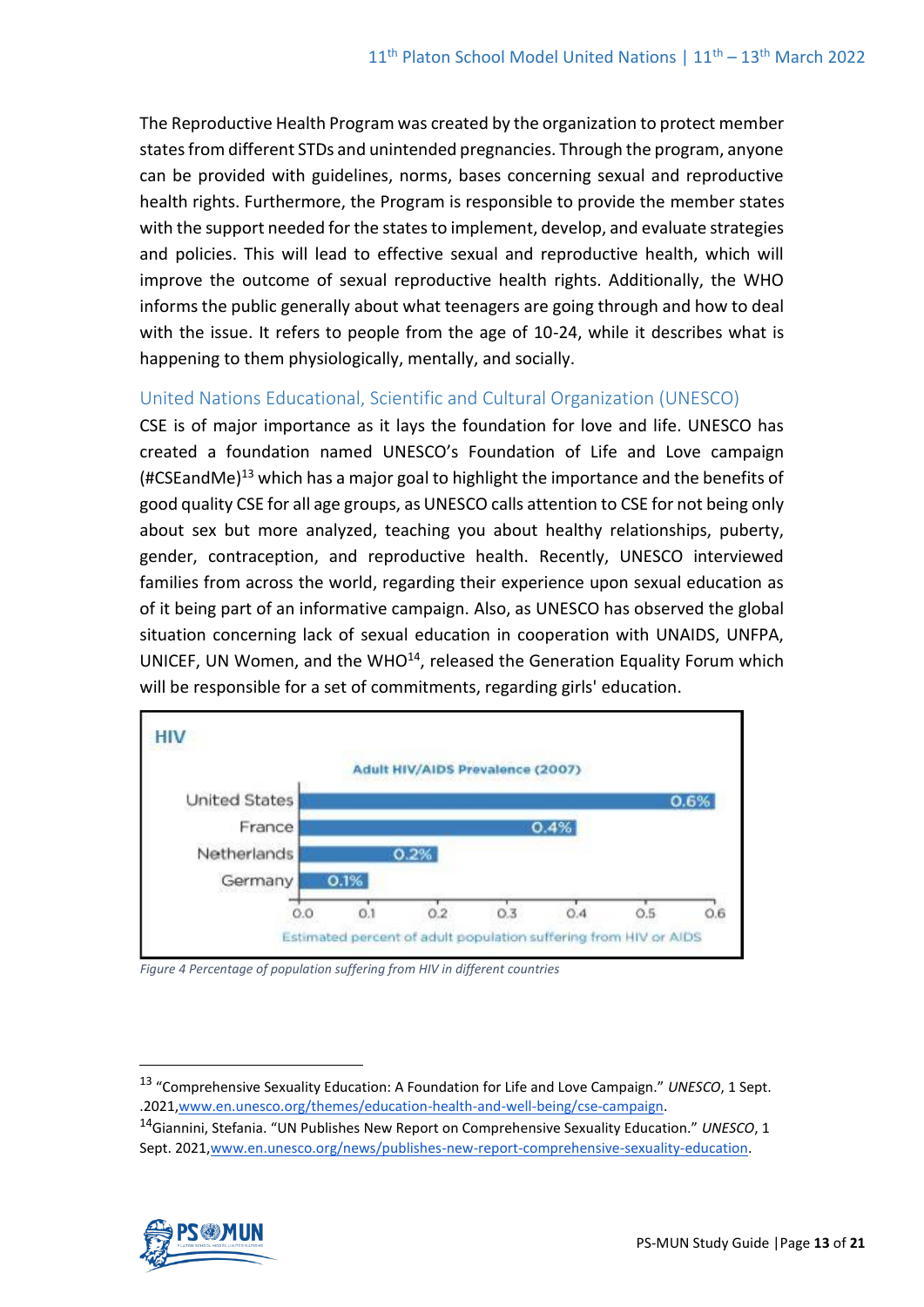| <b>DATE</b> | <b>DESCRIPTION OF EVENT</b>                                     |
|-------------|-----------------------------------------------------------------|
| 1920-1930   | Sexual Education makes its first appearance in high schools in  |
|             | the United States                                               |
| 1938        | First National policy created upon Sexual Education             |
| 1945        | College courses start being created, regarding spreading        |
|             | awareness and informing students about sexual education         |
| 1955        | Sweden becomes the first country to teach sexual education      |
| 1960-1970   | Sexual Education started to become a political issue            |
| 1964        | The Sexuality Information and Education Council of the US       |
|             | (SIECUS) was founded                                            |
| 1967        | The creation of the Reproductive Health Program                 |
| 1970        | Sexual Education becomes a political issue, protests of parents |
|             | are being held                                                  |
| 1980        | AIDS outbreak is leading to a crisis                            |
| 1990        | Every state in the US provides Sexual Education                 |
| 1991        | The first Guidelines for Comprehensive Sexuality Education are  |
|             | being published for kindergarten until 12th Grade               |
| 2011        | 90% of US parents support sex education in schools while 75%    |
|             | support middle school                                           |
| 2016        | Uganda banned sexual education                                  |
| 2021        | China revived a law-making sexual education mandatory           |

# TIMELINE OF EVENTS

# PREVIOUS ATTEMPTS TO SOLVE THE ISSUE

# United Nations International Technical Guidance on Sexuality Education

This specific guidance was created and developed to assist health, education, and other relevant topics, based on schools CSE programs, while it is also connected to governmental material provided to students and schools, regarding sexual education. This guidance can be also used to improve schools' curriculums as it is also provided to curriculum developers, government education ministers, school principals, and teachers. Moreover, it can also be used by youth workers and young people as well as

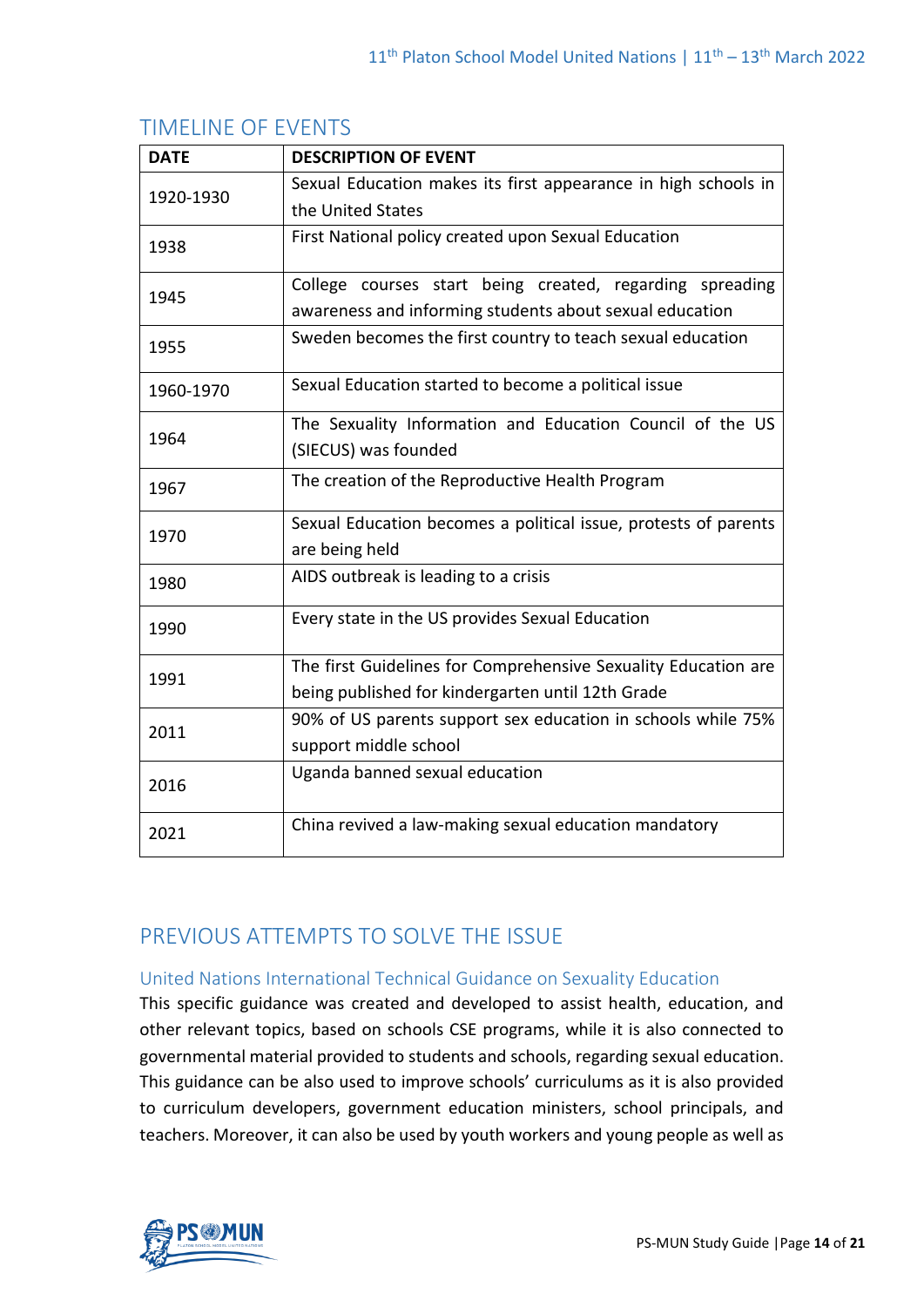non-governmental organizations as answerability tools even outside the borders of the school environment.

# UNESCO Foundation of Life and Love

UNESCO has created a campaign based on good quality CSE. The campaign is called UNESCO's Foundation of Life and Love (#CSEandMe), its goal is to promote CSE and highlight its importance, through interviews of families across the world. Moreover, due to lack of education, UNESCO in cooperation with other organizations such as UNAIDS, UNFPA, UNICEF, UN Women, and the WHO<sup>15</sup>, created a Generation Equality Forum dedicated to girls' education.

# IFMSA Policy Document: Comprehensive Sexuality Education

The specific document presents the importance of CSE for all age groups, while at the same time it proposes immediate actions, which can tackle the issue effectively.

# POSSIBLE SOLUTIONS

# Suggesting sexual education to the countries in need

As noted, not many countries provide their citizens with sexual education. To have a higher improvement upon the matter, sexual education should be added in most educational systems around the world. Having said that, if we suggest introducing sexual education in different counties' school systems, that have been observed with the worst cases, it will raise the percentage of countries sexual and reproductive health while expanding their citizens' knowledge of sexuality education, which will positively affect the global percentage of STDs.

# Reinforcement of school systems

On one hand, some countries do not have sexual education in their curriculum but generally have a proper educational system, but on the other hand, some countries do not have an organized school system in general, and consequently, students don't have access to any type of education, including sexual education. In both cases, children of all ages remain uneducated upon sexuality education and this is an issue that should be tackled. Nonetheless, concerning the schools which do not include sexual education in their daily school program, a legal framework could be established, requesting the adding of CSE in the curriculum of all schools. However, regarding the countries that do not have a genuine and organized educational system in general, the main concern should be to create such a system and reinforce laws and legislations regarding the issue of sexual education.

<sup>15</sup> Giannini, Stefania. "UN Publishes New Report on Comprehensive Sexuality Education." *UNESCO*, 1 Sept. 202[1,www.en.unesco.org/news/publishes-new-report-comprehensive-sexuality-education.](http://www.en.unesco.org/news/publishes-new-report-comprehensive-sexuality-education)

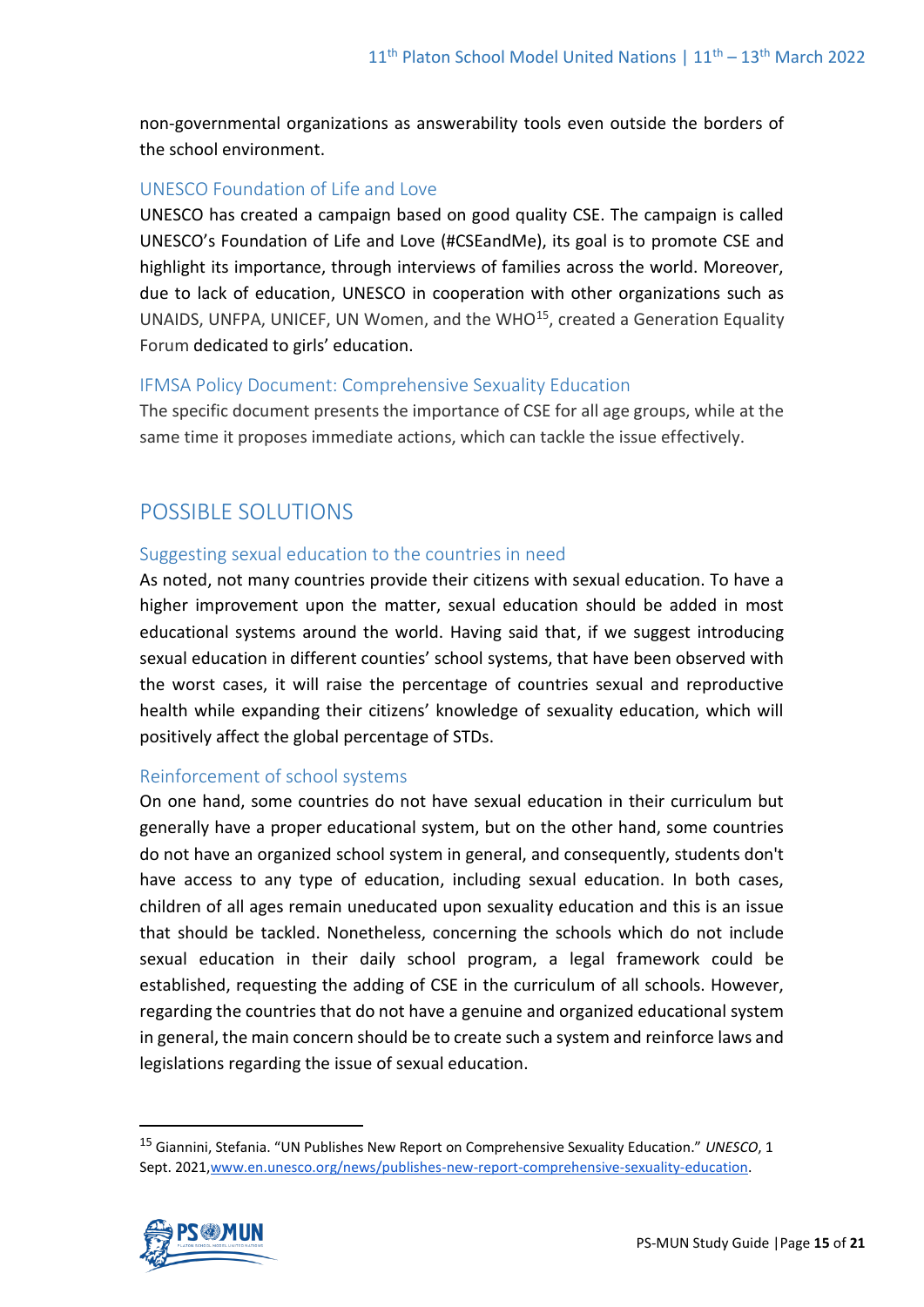#### Spreading awareness

The most common solution for all kinds of topics is spreading awareness. Even if it is common, it doesn't lose its high importance and role in a properly formed resolution. Especially nowadays mass media and social media are frequently used to inform people about different topics. Examples of mass and social media which are used in everyday life can be national television, radio, newspapers, etc. As for social media, there are many platforms that people have been using to sensitize the public about issues, including sexual education.

# International collaboration with the World Health Organization (WHO)

Calling upon different UN organs can be very helpful for the clauses. Especially the World Health Organization is an organ that can take immediate action and is also directly relevant and connected with the topic. Moreover, WHO can be helpful as it can be used to establish measures and develop a school curriculum to protect adolescents from different dangers that a school curriculum cannot inform properly, due to lack of sexual education classes. Therefore, international collaboration between the WHO and member states can be deemed beneficial.

# BIBLIOGRAPHY

"America's Sex Education: How We Are Failing Our Students: NURSING@USC." *USC*, 1 Dec. www.2020, [www.nursing.usc.edu/blog/americas-sex-education/.](http://www.nursing.usc.edu/blog/americas-sex-education/)

"At a Glance." *Centers for Disease Control and Prevention*, Centers for Disease Control and Prevention, 25 Jan. 2021, [www.cdc.gov/std/statistics/prevalence-2020-at-a](http://www.cdc.gov/std/statistics/prevalence-2020-at-a-glance.htm#:~:text=CDC%20estimates%20indicate%20about%2020,billion%20in%20healthcare%20costs%20alone)[glance.htm#:~:text=CDC%20estimates%20indicate%20about%2020,billion%20in%20](http://www.cdc.gov/std/statistics/prevalence-2020-at-a-glance.htm#:~:text=CDC%20estimates%20indicate%20about%2020,billion%20in%20healthcare%20costs%20alone) [healthcare%20costs%20alone.](http://www.cdc.gov/std/statistics/prevalence-2020-at-a-glance.htm#:~:text=CDC%20estimates%20indicate%20about%2020,billion%20in%20healthcare%20costs%20alone)

"About Teen Pregnancy." *Centers for Disease Control and Prevention*, Centers for Disease Control and Prevention, 15 Nov. 2021, [www.cdc.gov/teenpregnancy/about/index.htm#:~:text=The%20US%20teen%20birth](http://www.cdc.gov/teenpregnancy/about/index.htm#:~:text=The%20US%20teen%20birth%20rate,decrease%20of%204%25%20from%202018) [%20rate,decrease%20of%204%25%20from%202018.](http://www.cdc.gov/teenpregnancy/about/index.htm#:~:text=The%20US%20teen%20birth%20rate,decrease%20of%204%25%20from%202018)

Zhou, Viola. "China's Mandatory Sex Ed Classes Are First Step on a Long Road." *Inkstone*, Inkstone,6 Nov.2020[,www.inkstonenews.com/society/chinas-mandatory](http://www.inkstonenews.com/society/chinas-mandatory-sex-ed-classes-are-first-step-long-road/article/3108579)[sex-ed-classes-are-first-step-long-road/article/3108579.](http://www.inkstonenews.com/society/chinas-mandatory-sex-ed-classes-are-first-step-long-road/article/3108579)

"The Journey towards Comprehensive Sexuality Education - Global Status Report - World." ReliefWeb, [https://reliefweb.int/report/world/journey-towards](https://reliefweb.int/report/world/journey-towards-comprehensive-sexuality-education-global-status-report)[comprehensive-sexuality-education-global-status-report](https://reliefweb.int/report/world/journey-towards-comprehensive-sexuality-education-global-status-report)

"Global Review Finds Comprehensive Sexuality Education Key to Gender Equality and Reproductive Health – Office of the Secretary-General's Envoy on Youth."

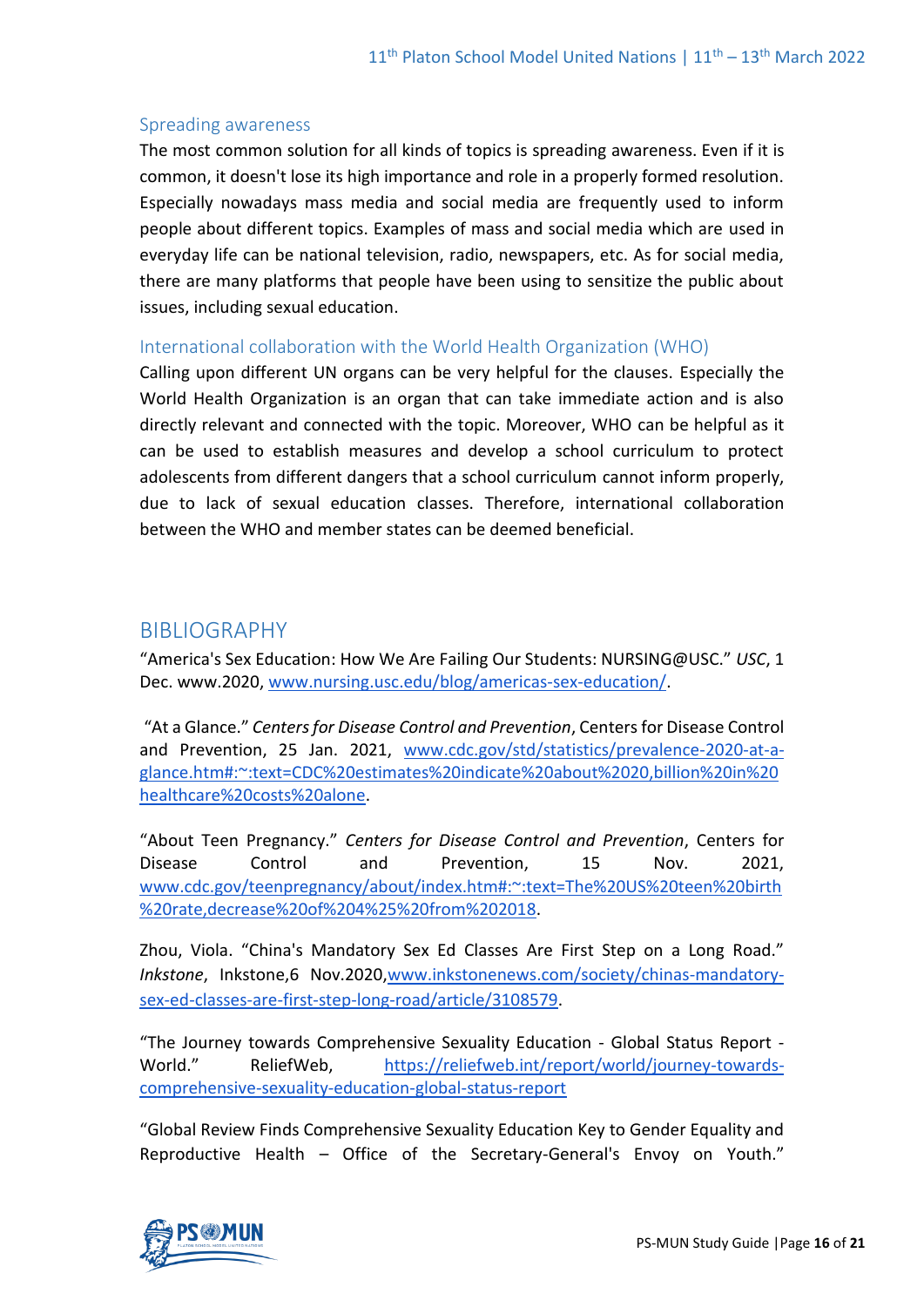*UnitedNations*,UnitedNations[,www.un.org/youthenvoy/2016/03/comprehensive](http://www.un.org/youthenvoy/2016/03/comprehensive-sexuality-education/)[sexuality-education/.](http://www.un.org/youthenvoy/2016/03/comprehensive-sexuality-education/)

FoSS. "Sexuality Education in Denmark's School Curriculum: Tensions between Policy and Practice." *Faculty of Social Sciences Blog*, 16 Oct. 2018, [www.foss.stir.ac.uk/2018/06/06/sexuality-education-in-denmarks-school](http://www.foss.stir.ac.uk/2018/06/06/sexuality-education-in-denmarks-school-curriculum-tensions-between-policy-and-practice/)[curriculum-tensions-between-policy-and-practice/.](http://www.foss.stir.ac.uk/2018/06/06/sexuality-education-in-denmarks-school-curriculum-tensions-between-policy-and-practice/)

"The Journey towards Comprehensive Sexuality Education - Global Status Report - World." ReliefWeb, [https://reliefweb.int/report/world/journey-towards](https://reliefweb.int/report/world/journey-towards-comprehensive-sexuality-education-global-status-report)[comprehensive-sexuality-education-global-status-report](https://reliefweb.int/report/world/journey-towards-comprehensive-sexuality-education-global-status-report)

"History of Sexuality Education Timeline." *Timetoast Timelines*, [www.timetoast.com/timelines/history-of-sexuality-education-8755e10a-d47f-4f6a](http://www.timetoast.com/timelines/history-of-sexuality-education-8755e10a-d47f-4f6a-a98e-12d16c8059b7)[a98e-12d16c8059b7.](http://www.timetoast.com/timelines/history-of-sexuality-education-8755e10a-d47f-4f6a-a98e-12d16c8059b7)

*UN Publishes New Report on Comprehensive Sexuality Education*. [www.ngoimo.org/2021/06/30/un-publishes-new-report-on-comprehensive](http://www.ngoimo.org/2021/06/30/un-publishes-new-report-on-comprehensive-sexuality-education/)[sexuality-education/.](http://www.ngoimo.org/2021/06/30/un-publishes-new-report-on-comprehensive-sexuality-education/)

"Comprehensive Sexuality Education: A Foundation for Life and Love Campaign." *UNESCO*, 1 Sept. 2021, [www.en.unesco.org/themes/education-health-and-well](http://www.en.unesco.org/themes/education-health-and-well-being/cse-campaign)[being/cse-campaign.](http://www.en.unesco.org/themes/education-health-and-well-being/cse-campaign)

"Sexual and Reproductive Health." *World Health Organization*, World Health Organization, [www.afro.who.int/health-topics/sexual-and-reproductive-health.](http://www.afro.who.int/health-topics/sexual-and-reproductive-health)

"Sexuality Education." *World Health Organization*, World Health Organization, 21 Dec. 2021, [www.euro.who.int/en/health-topics/Life-stages/sexual-and-reproductive](http://www.euro.who.int/en/health-topics/Life-stages/sexual-and-reproductive-health/areas-of-work/young-people/sexuality-education)[health/areas-of-work/young-people/sexuality-education.](http://www.euro.who.int/en/health-topics/Life-stages/sexual-and-reproductive-health/areas-of-work/young-people/sexuality-education)

"Denmark's." *Apolitical*, [www.apolitical.co/solution-articles/en/denmarks-sex-week](http://www.apolitical.co/solution-articles/en/denmarks-sex-week-helps-kids-navigate-their-sexuality#:~:text=Comprehensive%20sex%20education%20is%20mandatory,school%2Dage%20children%20in%20Denmark.&text=Sex%20week%20doesn)[helps-kids-navigate-their-](http://www.apolitical.co/solution-articles/en/denmarks-sex-week-helps-kids-navigate-their-sexuality#:~:text=Comprehensive%20sex%20education%20is%20mandatory,school%2Dage%20children%20in%20Denmark.&text=Sex%20week%20doesn)

[sexuality#:~:text=Comprehensive%20sex%20education%20is%20mandatory,school%](http://www.apolitical.co/solution-articles/en/denmarks-sex-week-helps-kids-navigate-their-sexuality#:~:text=Comprehensive%20sex%20education%20is%20mandatory,school%2Dage%20children%20in%20Denmark.&text=Sex%20week%20doesn) [2Dage%20children%20in%20Denmark.&text=Sex%20week%20doesn't%20stop%20a](http://www.apolitical.co/solution-articles/en/denmarks-sex-week-helps-kids-navigate-their-sexuality#:~:text=Comprehensive%20sex%20education%20is%20mandatory,school%2Dage%20children%20in%20Denmark.&text=Sex%20week%20doesn) [t%20the%20school%20gates%2C%20either.](http://www.apolitical.co/solution-articles/en/denmarks-sex-week-helps-kids-navigate-their-sexuality#:~:text=Comprehensive%20sex%20education%20is%20mandatory,school%2Dage%20children%20in%20Denmark.&text=Sex%20week%20doesn)

"Sex Education in the Netherlands." *Amsterdam Mamas*, 12 Sept. 2018, [www.amsterdam-mamas.nl/articles/sex-education](http://www.amsterdam-mamas.nl/articles/sex-education-netherlands#:~:text=Not%20only%20do%20the%20Dutch,the%20Netherlands%20sex%20education%20curriculum)[netherlands#:~:text=Not%20only%20do%20the%20Dutch,the%20Netherlands%20se](http://www.amsterdam-mamas.nl/articles/sex-education-netherlands#:~:text=Not%20only%20do%20the%20Dutch,the%20Netherlands%20sex%20education%20curriculum) [x%20education%20curriculum.](http://www.amsterdam-mamas.nl/articles/sex-education-netherlands#:~:text=Not%20only%20do%20the%20Dutch,the%20Netherlands%20sex%20education%20curriculum)

"Dutch Attitudes and Approaches to Sexuality." *Rutgers*, 15 Sept. 2021, [www.rutgers.international/about-rutgers/dutch-attitudes-and-approaches-to](http://www.rutgers.international/about-rutgers/dutch-attitudes-and-approaches-to-sexuality/)[sexuality/.](http://www.rutgers.international/about-rutgers/dutch-attitudes-and-approaches-to-sexuality/)

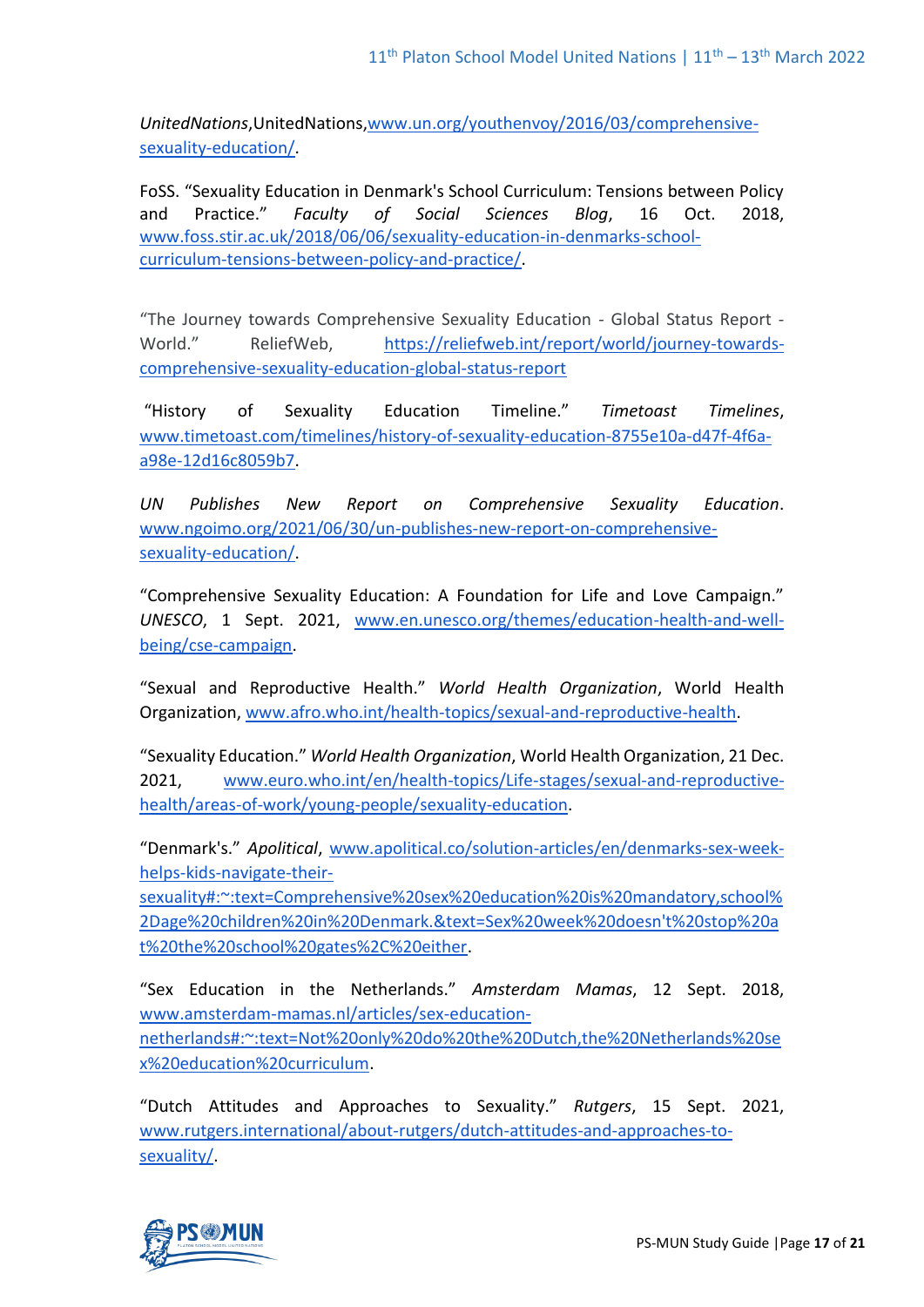"Sex Education in the Netherlands." *DutchReview*, 10 Mar. 2021, [www.dutchreview.com/expat/education/sex-education-in-the-netherlands/.](http://www.dutchreview.com/expat/education/sex-education-in-the-netherlands/)

"America's Sex Education: How We Are Failing Our Students: NURSING@USC." *USC*, 1 Dec. 2020, [www.nursing.usc.edu/blog/americas-sex-education/.](http://www.nursing.usc.edu/blog/americas-sex-education/)

"About Teen Pregnancy." *Centers for Disease Control and Prevention*, Centers for Disease Control and Prevention, 15 Nov. 2021, [www.cdc.gov/teenpregnancy/about/index.htm#:~:text=The%20US%20teen%20birth](http://www.cdc.gov/teenpregnancy/about/index.htm#:~:text=The%20US%20teen%20birth%20rate,decrease%20of%204%25%20from%202018) [%20rate,decrease%20of%204%25%20from%202018.](http://www.cdc.gov/teenpregnancy/about/index.htm#:~:text=The%20US%20teen%20birth%20rate,decrease%20of%204%25%20from%202018)

"The Journey towards Comprehensive Sexuality Education - Global Status Report - World." ReliefWeb, [https://reliefweb.int/report/world/journey-towards](https://reliefweb.int/report/world/journey-towards-comprehensive-sexuality-education-global-status-report)[comprehensive-sexuality-education-global-status-report](https://reliefweb.int/report/world/journey-towards-comprehensive-sexuality-education-global-status-report)

"About HIV/AIDS." *Centers for Disease Control and Prevention*, Centers for Disease Control and Prevention, 1 June 2021, [www.cdc.gov/hiv/basics/whatishiv.html#:~:text=HIV%20\(human%20immunodeficie](http://www.cdc.gov/hiv/basics/whatishiv.html#:~:text=HIV%20(human%20immunodeficiency%20virus)%20is,healthy%20and%20prevent%20HIV%20transmission) [ncy%20virus\)%20is,healthy%20and%20prevent%20HIV%20transmission.](http://www.cdc.gov/hiv/basics/whatishiv.html#:~:text=HIV%20(human%20immunodeficiency%20virus)%20is,healthy%20and%20prevent%20HIV%20transmission)

"The Different Types of Contraception." *NHS Inform*, [www.nhsinform.scot/healthy](http://www.nhsinform.scot/healthy-living/contraception/getting-started/the-different-types-of-contraception)[living/contraception/getting-started/the-different-types-of-contraception.](http://www.nhsinform.scot/healthy-living/contraception/getting-started/the-different-types-of-contraception)

*NHS Choices*, NHS, [www.nhs.uk/conditions/contraception/what-is-contraception/.](http://www.nhs.uk/conditions/contraception/what-is-contraception/)

"A Definition of Comprehensive Sexual Education." *Google*, Google, [www.google.com.vn/.](http://www.google.com.vn/)

Nishtha Chawla, Siddharth Sarkar. "Defining 'High-Risk Sexual Behavior' in the Context of Substance Use - Nishtha Chawla, Siddharth Sarkar, 2019." *SAGE Journals*, [www.journals.sagepub.com/doi/full/10.1177/2631831818822015#:~:text=Sexual%2](http://www.journals.sagepub.com/doi/full/10.1177/2631831818822015#:~:text=Sexual%20behavior%20encompasses%20all%20activities,(STIs)%2C%20and%20contraception) [0behavior%20encompasses%20all%20activities,\(STIs\)%2C%20and%20contraception.](http://www.journals.sagepub.com/doi/full/10.1177/2631831818822015#:~:text=Sexual%20behavior%20encompasses%20all%20activities,(STIs)%2C%20and%20contraception)

"The CSE's National Sex Ed Conference " Dec 7-9, 2021 " The History of Sex Education." *The CSEs National Sex Ed Conference*, [www.sexedconference.com/the-history-of-sex](http://www.sexedconference.com/the-history-of-sex-education/#:~:text=1920s%2D%20Sex%20education%20is%20introduced,US%20(SIECUS)%20is%20founded)[education/#:~:text=1920s%2D%20Sex%20education%20is%20introduced,US%20\(SIE](http://www.sexedconference.com/the-history-of-sex-education/#:~:text=1920s%2D%20Sex%20education%20is%20introduced,US%20(SIECUS)%20is%20founded) [CUS\)%20is%20founded.](http://www.sexedconference.com/the-history-of-sex-education/#:~:text=1920s%2D%20Sex%20education%20is%20introduced,US%20(SIECUS)%20is%20founded)

Cristina, Author. "Curriculum Changes of Sex Education through the Years." *Educ 300 Education Reform Past and Present*, 6 May 2016, [www.commons.trincoll.edu/edreform/2016/05/curriculum-changes-of-sex](http://www.commons.trincoll.edu/edreform/2016/05/curriculum-changes-of-sex-education-through-the-years/)[education-through-the-years/.](http://www.commons.trincoll.edu/edreform/2016/05/curriculum-changes-of-sex-education-through-the-years/)

"Why Comprehensive Sexuality Education Is Important." *UNESCO*, 19 June 2018, [www.en.unesco.org/news/why-comprehensive-sexuality-education-](http://www.en.unesco.org/news/why-comprehensive-sexuality-education-important#:~:text=Sexuality%20education%20has%20positive%20effects,or%20STI%2FHIV%20infection%20rates)

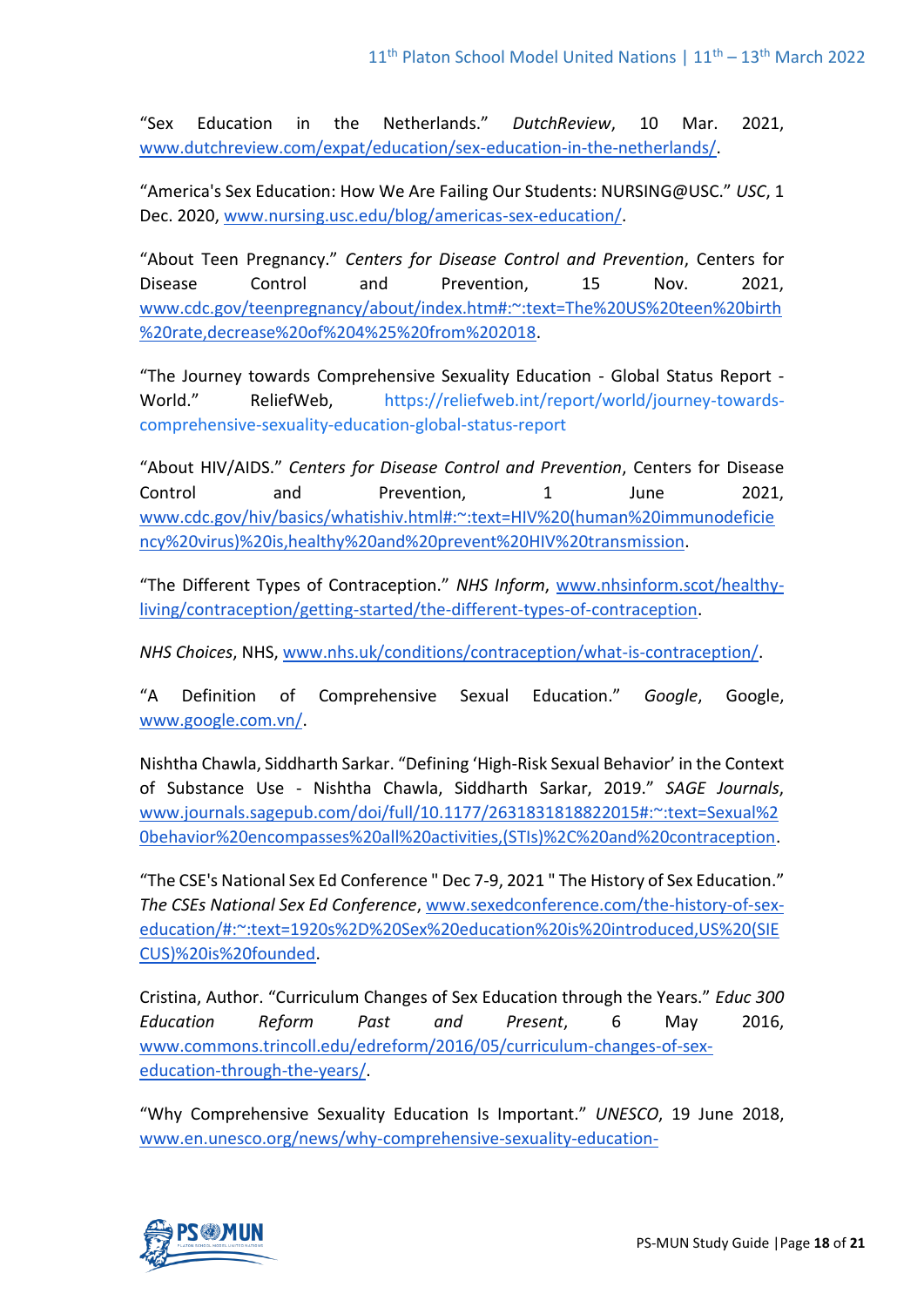[important#:~:text=Sexuality%20education%20has%20positive%20effects,or%20STI%](http://www.en.unesco.org/news/why-comprehensive-sexuality-education-important#:~:text=Sexuality%20education%20has%20positive%20effects,or%20STI%2FHIV%20infection%20rates) [2FHIV%20infection%20rates.](http://www.en.unesco.org/news/why-comprehensive-sexuality-education-important#:~:text=Sexuality%20education%20has%20positive%20effects,or%20STI%2FHIV%20infection%20rates)

Reis, Marta, et al. "The Effects of Sex Education in Promoting Sexual and Reproductive Health in Portuguese University Students." *Procedia - Social and Behavioral Sciences*, Elsevier, 17 and 17 Dec. 2011, [www.sciencedirect.com/science/article/pii/S1877042811027273.](http://www.sciencedirect.com/science/article/pii/S1877042811027273)

Khan, Jinat Jahan. "Why Sex Education Is Important, Now More than Ever." *The Daily Star*, 18 Sept. 2021, [www.thedailystar.net/toggle/news/why-sex-education](http://www.thedailystar.net/toggle/news/why-sex-education-important-now-more-ever-2059109)[important-now-more-ever-2059109.](http://www.thedailystar.net/toggle/news/why-sex-education-important-now-more-ever-2059109)

"Unintended Pregnancy." *Centers for Disease Control and Prevention*, Centers for Disease Control and Prevention, 28 June 2021, [www.cdc.gov/reproductivehealth/contraception/unintendedpregnancy/index.htm#:](http://www.cdc.gov/reproductivehealth/contraception/unintendedpregnancy/index.htm#:~:text=For%20example%2C%2075%25%20of%20pregnancies,aged%2018%20to%2024%20years) [~:text=For%20example%2C%2075%25%20of%20pregnancies,aged%2018%20to%202](http://www.cdc.gov/reproductivehealth/contraception/unintendedpregnancy/index.htm#:~:text=For%20example%2C%2075%25%20of%20pregnancies,aged%2018%20to%2024%20years) [4%20years](http://www.cdc.gov/reproductivehealth/contraception/unintendedpregnancy/index.htm#:~:text=For%20example%2C%2075%25%20of%20pregnancies,aged%2018%20to%2024%20years) .

"11 Facts about Teen Pregnancy." *DoSomething.org*, [www.dosomething.org/facts/11](http://www.dosomething.org/facts/11-facts-about-teen-pregnancy) [facts-about-teen-pregnancy.](http://www.dosomething.org/facts/11-facts-about-teen-pregnancy)

"Sexual Education in Europe." *European Academy on Religion and Society*, 29 June 2021, [www.europeanacademyofreligionandsociety.com/news/sexual-education-in](http://www.europeanacademyofreligionandsociety.com/news/sexual-education-in-europe/)[europe/.](http://www.europeanacademyofreligionandsociety.com/news/sexual-education-in-europe/)

"International Technical Guidance on Sexuality Education: An Evidence-Informed Approach." *UN Women*, [www.unwomen.org/en/digital](http://www.unwomen.org/en/digital-library/publications/2018/1/international-technical-guidance-on-sexuality-education)[library/publications/2018/1/international-technical-guidance-on-sexuality](http://www.unwomen.org/en/digital-library/publications/2018/1/international-technical-guidance-on-sexuality-education)[education.](http://www.unwomen.org/en/digital-library/publications/2018/1/international-technical-guidance-on-sexuality-education)

Hayward, George M. "Religiosity and Premarital Sexual Behaviors among Adolescents: An Analysis of Functional Form." *Journal for the Scientific Study of Religion*, U.S. National Library of Medicine, June 2019, [https://www.ncbi.nlm.nih.gov/pmc/articles/PMC6640872/.](https://www.ncbi.nlm.nih.gov/pmc/articles/PMC6640872/)

P;, Scales. "Barriers to Sex Education." *The Journal of School Health*, U.S. National Library of Medicine, [www.pubmed.ncbi.nlm.nih.gov/6903681/.](http://www.pubmed.ncbi.nlm.nih.gov/6903681/)

*Sex Education and Parenting: What We Know | Psychology Today*. [www.psychologytoday.com/us/blog/evidence-based-living/201812/sex-education](http://www.psychologytoday.com/us/blog/evidence-based-living/201812/sex-education-and-parenting-what-we-know)[and-parenting-what-we-know.](http://www.psychologytoday.com/us/blog/evidence-based-living/201812/sex-education-and-parenting-what-we-know)

Triece Turnbull, Anna van Wersch. "A Review of Parental Involvement in Sex Education: The Role for Effective Communication in British Families - Triece Turnbull, Anna Van Wersch, Paul Van Schaik, 2008." *SAGE Journals*, [www.journals.sagepub.com/doi/pdf/10.1177/0017896908094636.](http://www.journals.sagepub.com/doi/pdf/10.1177/0017896908094636)

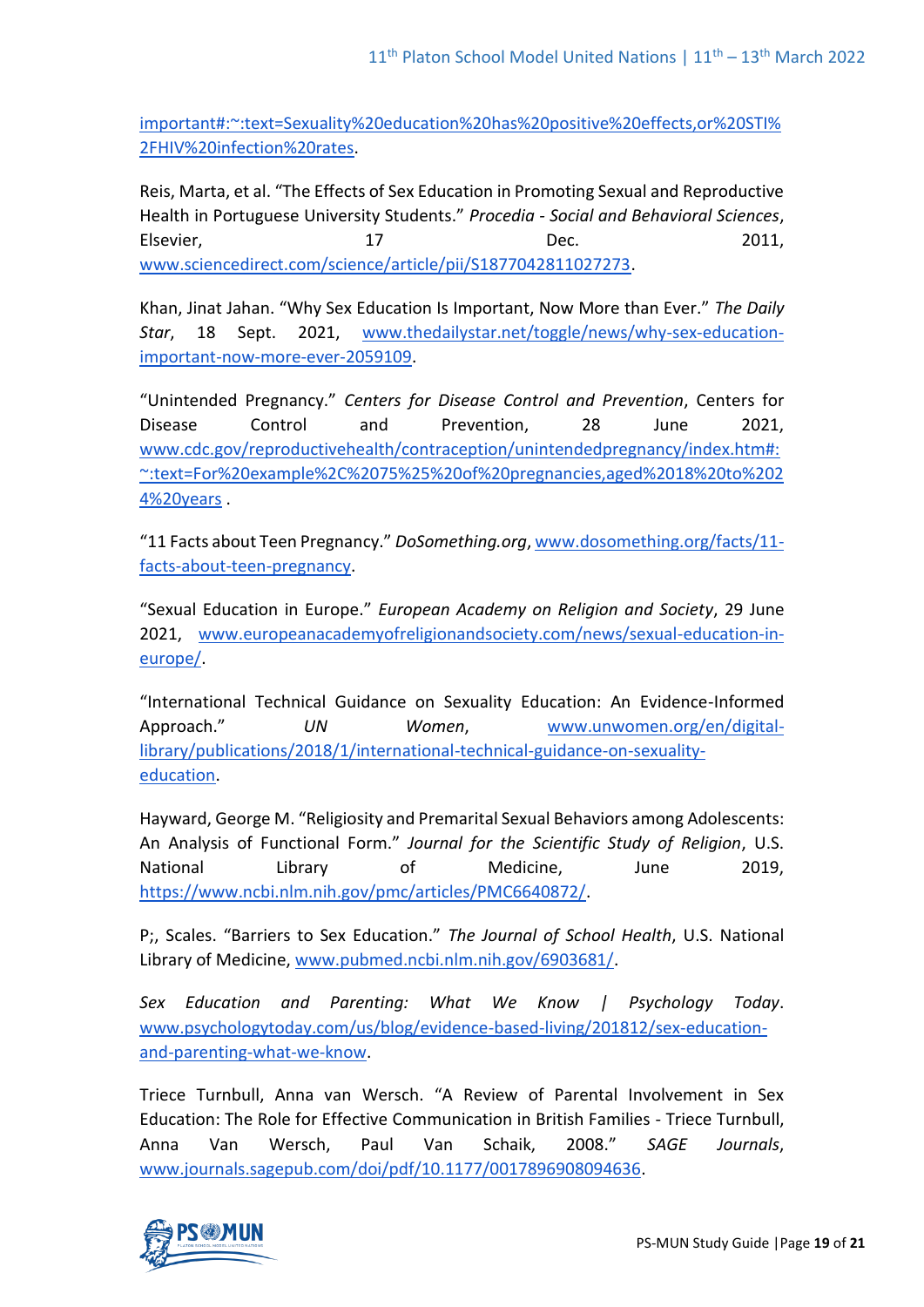Gary D Bouma Emeritus Professor of Sociology. "Young People Want Sex Education and Religion Shouldn't Get in the Way." *The Conversation*, 29 Sept.2020[,www.theconversation.com/young-people-want-sex-education-and](http://www.theconversation.com/young-people-want-sex-education-and-religion-shouldnt-get-in-the-way-96719)[religion-shouldnt-get-in-the-way-96719.](http://www.theconversation.com/young-people-want-sex-education-and-religion-shouldnt-get-in-the-way-96719)

"The Benefits and Barriers of Comprehensive Sex Education." *Global Citizen*, [www.globalcitizen.org/en/content/sex-ed-barriers-and-benefits/.](http://www.globalcitizen.org/en/content/sex-ed-barriers-and-benefits/)

Paton, David, et al. "The Impact of Sex Education Mandates on Teenage Pregnancy: International Evidence." *Wiley Online Library*, John Wiley & Sons, Ltd, 24 Apr. 2020, [www.onlinelibrary.wiley.com/doi/full/10.1002/hec.4021.](http://www.onlinelibrary.wiley.com/doi/full/10.1002/hec.4021)

Elizabeth Boskey, PhD. "What Does It Mean for Stds to Be Socially Stigmatized?" *Verywell Health*, Verywell Health, 5 Nov. 2020, [https://www.verywellhealth.com/the](https://www.verywellhealth.com/the-stigma-stds-have-in-society-3133101)[stigma-stds-have-in-society-3133101.](https://www.verywellhealth.com/the-stigma-stds-have-in-society-3133101)

"High Rates of Unintended Pregnancies Linked to Gaps in Family Planning Services: New Who Study." *World Health Organization*, World Health Organization, [www.who.int/news/item/25-10-2019-high-rates-of-unintended-pregnancies-linked](http://www.who.int/news/item/25-10-2019-high-rates-of-unintended-pregnancies-linked-to-gaps-in-family-planning-services-new-who-study#:~:text=Unintended%20pregnancies%20remain%20an%20important,000%20maternal%20deaths%20every%20year)[to-gaps-in-family-planning-services-new-who-](http://www.who.int/news/item/25-10-2019-high-rates-of-unintended-pregnancies-linked-to-gaps-in-family-planning-services-new-who-study#:~:text=Unintended%20pregnancies%20remain%20an%20important,000%20maternal%20deaths%20every%20year)

[study#:~:text=Unintended%20pregnancies%20remain%20an%20important,000%20](http://www.who.int/news/item/25-10-2019-high-rates-of-unintended-pregnancies-linked-to-gaps-in-family-planning-services-new-who-study#:~:text=Unintended%20pregnancies%20remain%20an%20important,000%20maternal%20deaths%20every%20year) [maternal%20deaths%20every%20year.](http://www.who.int/news/item/25-10-2019-high-rates-of-unintended-pregnancies-linked-to-gaps-in-family-planning-services-new-who-study#:~:text=Unintended%20pregnancies%20remain%20an%20important,000%20maternal%20deaths%20every%20year)

"CDC Estimates 1 in 5 People in the U.S. Have a Sexually Transmitted Infection." *Centers for Disease Control and Prevention*, Centers for Disease Control and Prevention, 25 Jan. 2021, [www.cdc.gov/media/releases/2021/p0125-sexualy](http://www.cdc.gov/media/releases/2021/p0125-sexualy-transmitted-infection.html#:~:text=CDC%20Newsroom%20Releases-,CDC%20estimates%201%20in%205%20people%20in,have%20a%20sexually%20transmitted%20infection&text=New%20data%20published%20by%20the,sexually%20transmitted%20infection%20(STI))[transmitted-infection.html#:~:text=CDC%20Newsroom%20Releases-](http://www.cdc.gov/media/releases/2021/p0125-sexualy-transmitted-infection.html#:~:text=CDC%20Newsroom%20Releases-,CDC%20estimates%201%20in%205%20people%20in,have%20a%20sexually%20transmitted%20infection&text=New%20data%20published%20by%20the,sexually%20transmitted%20infection%20(STI)) [,CDC%20estimates%201%20in%205%20people%20in,have%20a%20sexually%20tran](http://www.cdc.gov/media/releases/2021/p0125-sexualy-transmitted-infection.html#:~:text=CDC%20Newsroom%20Releases-,CDC%20estimates%201%20in%205%20people%20in,have%20a%20sexually%20transmitted%20infection&text=New%20data%20published%20by%20the,sexually%20transmitted%20infection%20(STI))

[smitted%20infection&text=New%20data%20published%20by%20the,sexually%20tra](http://www.cdc.gov/media/releases/2021/p0125-sexualy-transmitted-infection.html#:~:text=CDC%20Newsroom%20Releases-,CDC%20estimates%201%20in%205%20people%20in,have%20a%20sexually%20transmitted%20infection&text=New%20data%20published%20by%20the,sexually%20transmitted%20infection%20(STI)) [nsmitted%20infection%20\(STI\).](http://www.cdc.gov/media/releases/2021/p0125-sexualy-transmitted-infection.html#:~:text=CDC%20Newsroom%20Releases-,CDC%20estimates%201%20in%205%20people%20in,have%20a%20sexually%20transmitted%20infection&text=New%20data%20published%20by%20the,sexually%20transmitted%20infection%20(STI))

Shuvo Ghosh, MD. "Gender Identity: Definitions, Development of Gender Identity - Usual Patterns, Development of Gender Identity - Unusual Patterns." *Gender Identity: Definitions, Development of Gender Identity - Usual Patterns, Development of Gender Identity - Unusual Patterns*, Medscape, 18 Dec. 2020, [www.medicine.medscape.com/article/917990-](http://www.medicine.medscape.com/article/917990-overview#:~:text=Gender%20identity%20is%20defined%20as,that%20reflect%20the%20gender%20identity)

[overview#:~:text=Gender%20identity%20is%20defined%20as,that%20reflect%20the](http://www.medicine.medscape.com/article/917990-overview#:~:text=Gender%20identity%20is%20defined%20as,that%20reflect%20the%20gender%20identity) [%20gender%20identity.](http://www.medicine.medscape.com/article/917990-overview#:~:text=Gender%20identity%20is%20defined%20as,that%20reflect%20the%20gender%20identity)

# MULTIMEDIA RESOURCES

"Sexuality Wheel." *SERC*, 1 Sept. 2021, [www.serc.mb.ca/sexual-health-info/the](http://www.serc.mb.ca/sexual-health-info/the-basics/what-is-sexuality/sexuality-wheel/)[basics/what-is-sexuality/sexuality-wheel/.](http://www.serc.mb.ca/sexual-health-info/the-basics/what-is-sexuality/sexuality-wheel/)

Pages, The Society. "Consequences of U.S. and Dutch Approaches to Teen Sex - Sociological Images." *Sociological Images Consequences of US and Dutch Approaches*